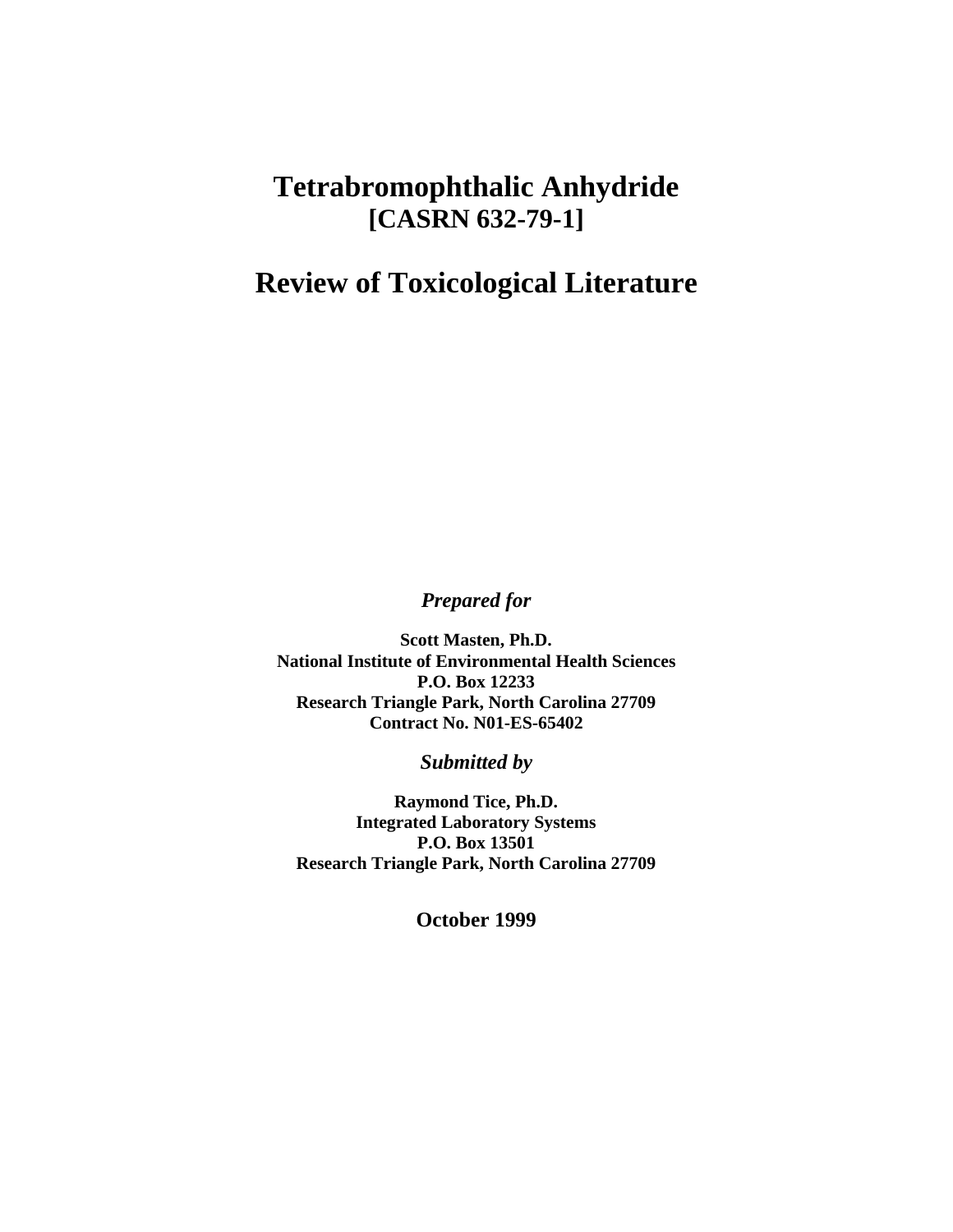## **TABLE OF CONTENTS**

| 1.0         |                                                                                                                                         |
|-------------|-----------------------------------------------------------------------------------------------------------------------------------------|
| 2.0         | 2.1<br>2.2<br>2.3                                                                                                                       |
| 3.0         |                                                                                                                                         |
| 4.0         |                                                                                                                                         |
| 5.0         |                                                                                                                                         |
| 6.0         |                                                                                                                                         |
| 7.0         |                                                                                                                                         |
| 8.0         |                                                                                                                                         |
| 9.0         | 9.1<br>9.1.1<br>9.1.2<br>9.1.3<br>9.1.3.1<br>9.1.3.2<br>9.1.4<br>9.1.5<br>9.1.6<br>9.2<br>9.3<br>9.4<br>9.5<br>9.6<br>9.7<br>9.8<br>9.9 |
| <b>10.0</b> |                                                                                                                                         |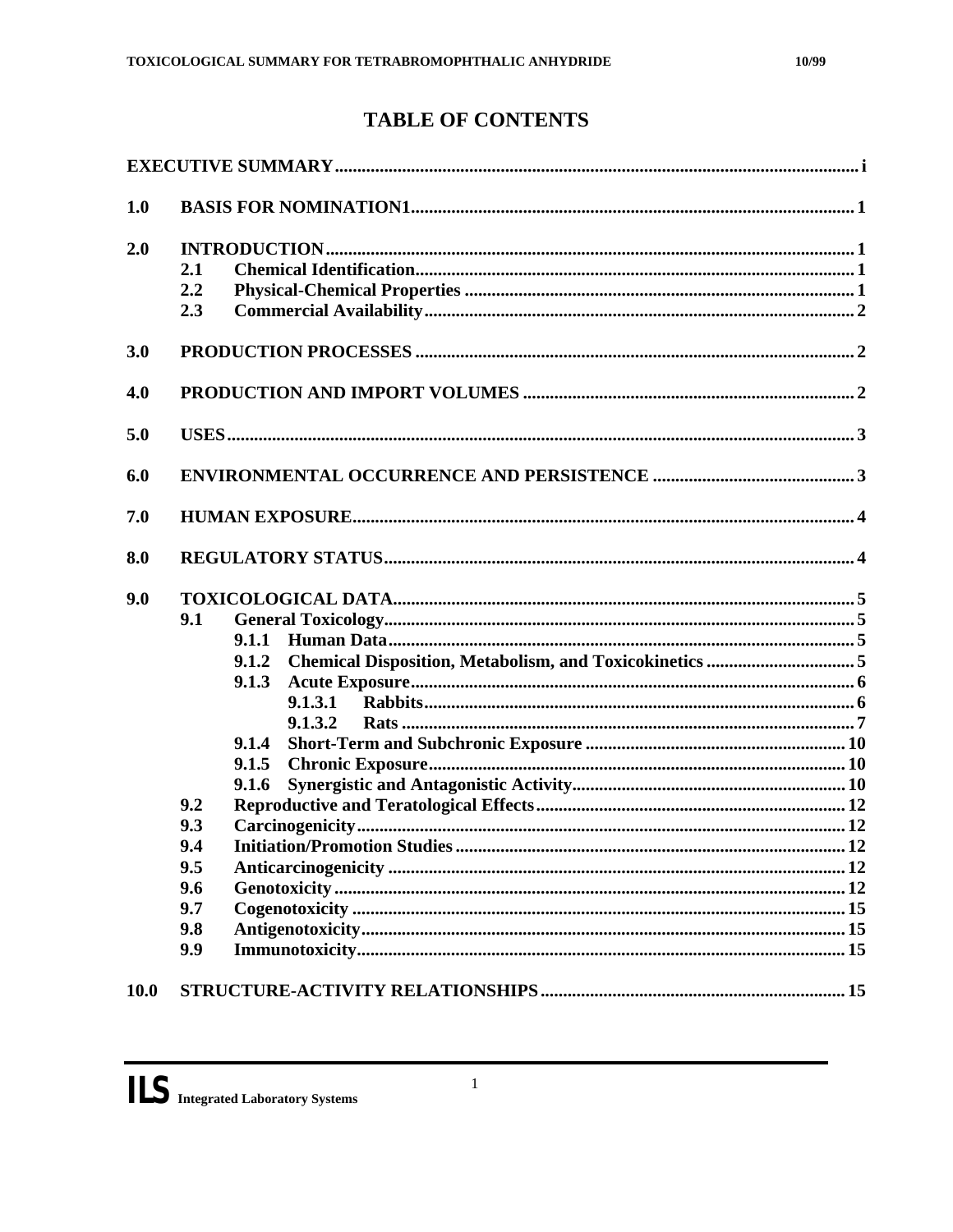<span id="page-2-0"></span>

## **TABLES**

| <b>Table 1</b> |                                                                         |  |
|----------------|-------------------------------------------------------------------------|--|
| Table 2        |                                                                         |  |
| Table 3        |                                                                         |  |
| Table 4        | <b>Short-Term and Subchronic Exposure to Tetrabromophthalic</b>         |  |
|                |                                                                         |  |
| Table 5        | <b>Reproductive Toxicity and Teratology Study of Tetrabromophthalic</b> |  |
|                |                                                                         |  |
| Table 6        |                                                                         |  |
| <b>Table 7</b> | Immunotoxicity Studies of Tetrabromophthalic Anhydride  16              |  |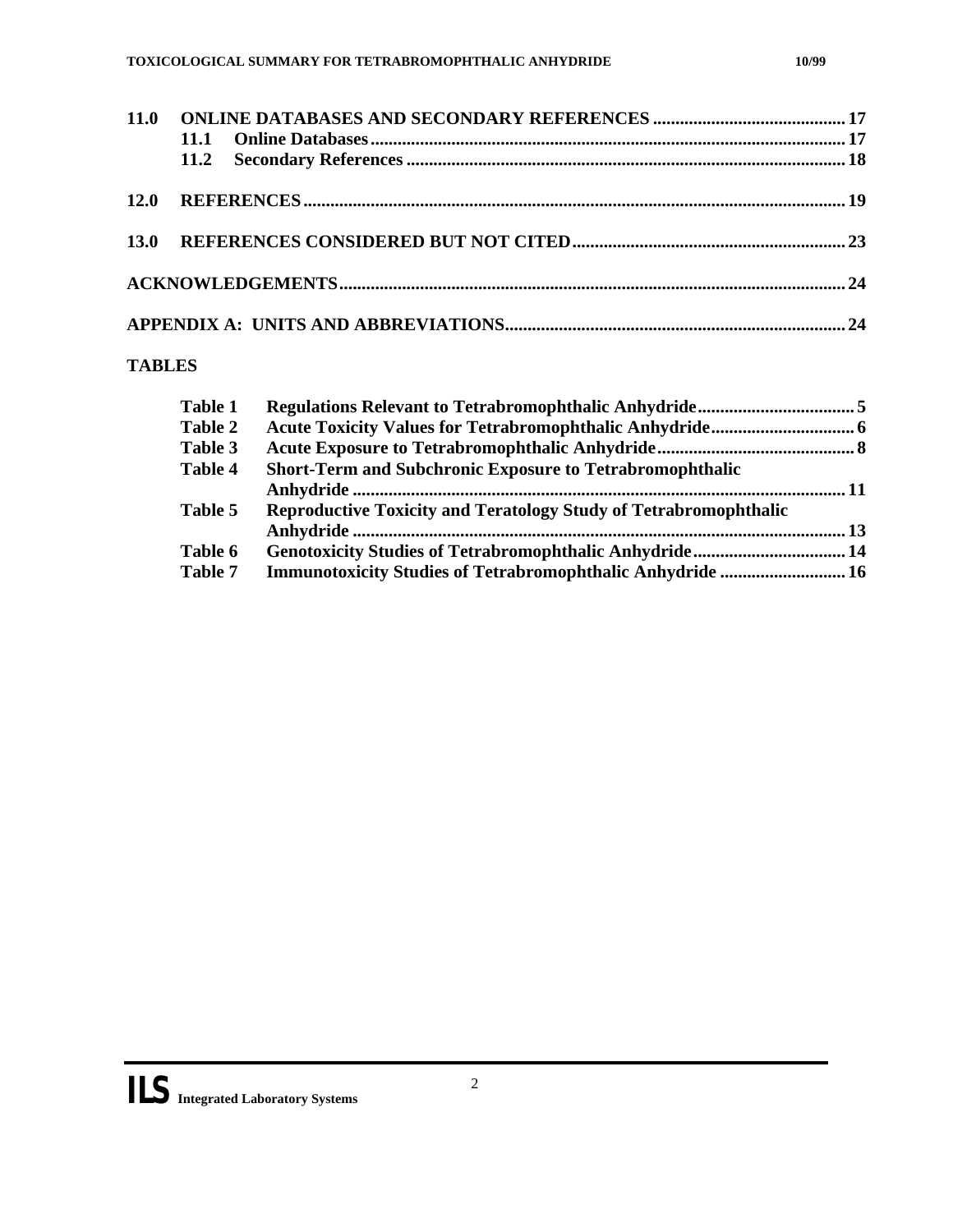<span id="page-3-0"></span>Tetrabromophthalic anhydride was nominated by the National Institute of Environmental Health Sciences (NIEHS) for toxicity and carcinogenicity testing based on its high production volume and the potential exposure of humans to the chemical through its use as a flame retardant. It is listed on the U.S. Environmental Protection Agency High Production Volume (HPV) Chemicals list with an estimated annual production volume of 4.7 to 6.6 million lb (2100 to 3000 metric tons).

High yields (95%) of tetrabromophthalic anhydride are achieved by the bromination of phthalic anhydride in 60% oleum (concentrated sulfuric acid with sulfur trioxide). The compound can also be prepared by the reaction of phthalic anhydride and bromine in a mixture of concentrated sulfuric acid and hydrogen peroxide in the presence of iodine or in chlorosulfonic acid containing small amounts of sulfur.

Tetrabromophthalic anhydride is expected to be persistent in soils. Its bioaccumulation potential, however, in aquatic environments is low. When applied to silica gel surfaces and irradiated with UV light, the compound was quickly hydrolyzed to its acid form, as was also observed in moist soil. Release of polybrominated dibenzofurans and dibenzodioxins is not expected; pyrolysis and combustion of polymers containing tetrabromophthalic anhydride resulted in undetectable amounts of bromine-containing by-products.

Tetrabromophthalic anhydride, which first appeared on the Interagency Testing Committee's (ITC's) *Priority Testing List* in the 25<sup>th</sup> Report to the Administrator of EPA as a chemical recommended without intent-to-designate, was also added to the Toxic Substances Control Act (TSCA) section 8(a) Preliminary Assessment Information Rule, requiring the reporting of production volume, use, exposure, and release information and the TSCA section 8(d) Health and Safety Data Report Rule, requiring the reporting of unpublished health and safety studies of the compound. It was later removed from the list in the  $33<sup>rd</sup>$  Report "to give adequate priority to recently identified testing needs for other chemicals." Tetrabromophthalic anhydride is included in the U.S. EPA HPV Challenge Program.

A single oral dose of tetrabromophthalic anhydride (4.38-5.75 mg/kg; 9.45-12.4 µmol/kg) given to rats was hydrolyzed to its acid form and partly absorbed in the gastrointestinal tract. The latter was then rapidly eliminated in the urine, while the unabsorbed portion was excreted in the feces. After two days, total residues in all tissues were <0.2% of the administered dose. The absorbed portion is therefore not expected to persist or accumulate.

Numerous toxicity studies have been conducted with tetrabromophthalic anhydride. For rats, rabbits, and mice, a maximum acute oral and/or dermal toxicity value  $(LD_{50})$  of  $>10,000$ mg/kg (21.565 mmol/kg) was found. For guinea pigs, the oral  $LD_{50}$  was >1000 mg/kg (2.156 mmol/kg). The 4-hour  $LC_{50}$  in rats was 10.9 mg/L (575.8 ppm). In fish and water fleas,  $LC_{50}$ values of  $>10$  mg/L (0.022 mM) and  $>5.6$  mg/L (0.012 mM), respectively, were determined.

In rabbits, acute dermal application of tetrabromophthalic anhydride (200-10,000 mg/kg body weight; 0.431-21.656 mmol/kg body weight) resulted in no signs of irritation. Short-term dermal exposure of the compound  $(50, 500, \text{ and } 5000 \text{ mg/kg}$  [0.11, 1.08, and 10.78 mmol/kg] per day for 5 days per week for 4 weeks) produced very slight to moderate erythema in the animals. When instilled into the conjunctival sac of the eye at a dose of 100 mg (0.216 mmol), redness, chemosis, and discharge were observed. A later study reported no positive ocular scores under the same conditions.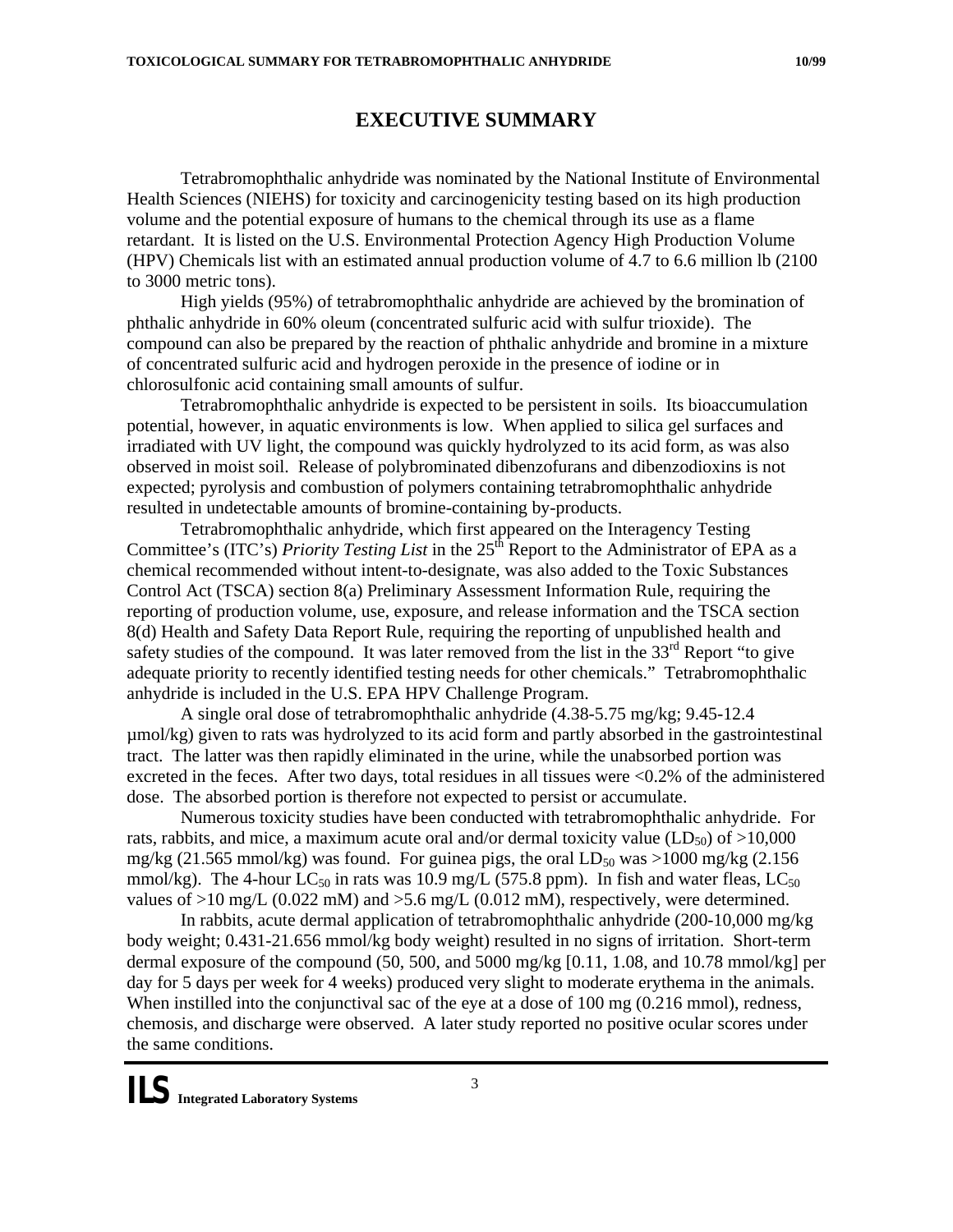<span id="page-4-0"></span>In rats, oral administration of tetrabromophthalic anhydride (200-10,000 mg/kg; 0.431- 21.6 mmol/kg) resulted in moderate weakness and kidney congestion. Common symptoms of inhalation experiments included decreased motor activity, eye squint, slight dyspnea, lacrimation, and nasal discharge.

When administered daily to pregnant rats on days 6-15 of gestation at dose levels ranging from 30 to 10,000 mg/kg (0.065-21.565 mmol/kg), no compound-related effects were seen in the number of viable or nonviable fetuses, resorptions, implantations, or corpora lutea at 3000 mg/kg or less. The deaths of 4 of 5 animals at the highest dose, however, were linked to treatment.

In genotoxicity experiments, tetrabromophthalic anhydride failed to give a positive mutagenic response in *Salmonella typhimurium* strains TA98, TA100, TA1535, TA1537, and TA1538 or in *Saccharomyces cerevisiae* strain D4, in the presence and absence of metabolic activation. Although under the test conditions the result implies that acylation of nucleic acids would not take place, the ability of tetrabromophthalic anhydride to acylate protein amino groups in dimethylformamide solutions suggests that it could acylate amino and other functional groups in DNA. This is contrary to the expectation of the compound to be a poor biological alkylating agent due to the relatively inert nature of its aromatic carbon-bromide bonds.

In guinea pigs, dermal application of tetrabromophthalic anhydride induced sensitization. Based upon the results, the authors of one study concluded that the compound is a potentially sensitizing agent in man. However, in a human study in which male and female subjects received 9 induction patches of the compound for a contact time of 24 hours, followed by a single challenge dose 12 days later, no erythema or edema and no sensitization was observed.

No chronic toxicity or carcinogenicity studies were available.

The NTP has conducted comprehensive toxicology studies of the structurally related tetrachlorophthalic anhydride. In male and female rats, administration of the compound by oral gavage resulted in death at doses of 750 and 1500 mg/kg. Average final body weights and body weight gains were lowered in males at doses of 375 mg/kg and greater and in females at doses ranging from 94 to 1500 mg/kg. At concentrations of 187 mg/kg and higher, liver weights in both sexes were slightly increased. In addition, dose-dependent increases in kidney weights and in the incidence and severity of renal tubule necrosis and/or dilation were observed for both groups. In mice no chemical-related effects on survival, body weights, or organ weights were observed. Several *in vitro* and *in vivo* tests have been conducted with tetrachlorophthalic anhydride. Like tetrabromophthalic anhydride, tetrachlorophthalic anhydride was not mutagenic in *S. typhimurium* in the presence and absence of metabolic activation.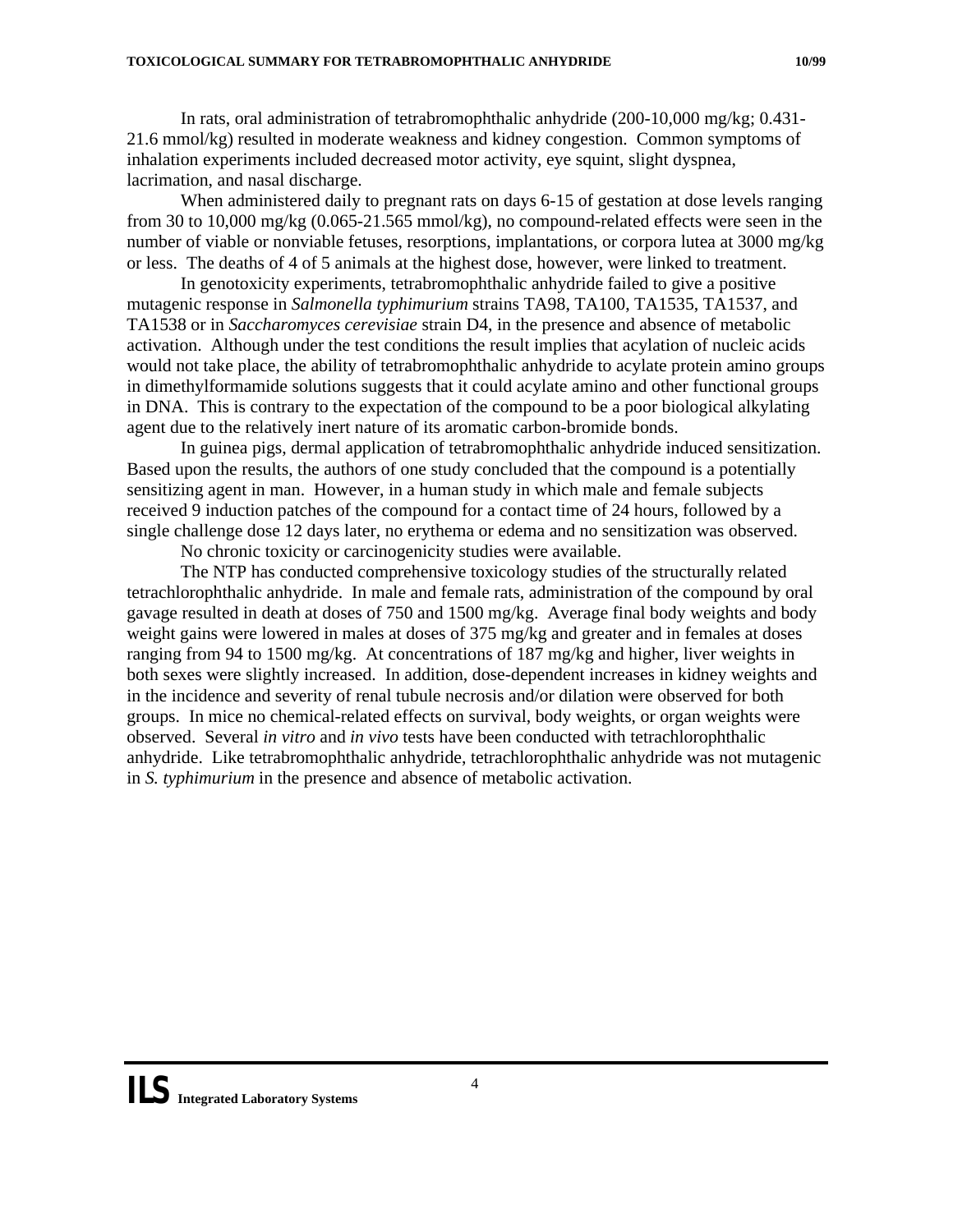<span id="page-5-0"></span>Tetrabromophthalic anhydride was selected by the National Institute of Environmental Health Sciences (NIEHS) Nominating Faculty for toxicity and carcinogenicity testing based on high production volume and potential human exposure through use as a flame retardant.

## **2.0 INTRODUCTION**



## **2.1 Chemical Identification**

Tetrabromophthalic anhydride  $(C_8Br_4O_3;$  mol. wt. = 463.72) is also called:

Bromophthal FG-4000 Firemaster PHT 4 1,3,-Isobenzofurandione, 4,5,6,7-tetrabromo-Phthalic acid, tetrabromo-, anhydride Phthalic anhydride, tetrabromo-4,5,6,7-Tetrabromo-1,3-isobenzofurandione 3,4,5,6-Tetrabromophthalic anhydride

(Esposito, 1999)

### **2.2 Physical-Chemical Properties**

| <b>Property</b>               | <b>Information</b>                                                            | <b>Reference</b>                           |
|-------------------------------|-------------------------------------------------------------------------------|--------------------------------------------|
| <b>Physical State</b>         | Pale yellow crystalline solid or needles;<br>bromine content of 68.6 weight % | Esposito (1999); Larsen (1990)             |
| Odor                          | Faint pungent                                                                 | Doyle and Elsea (1964)                     |
| Melting Point $({}^{\circ}C)$ | 279.5-280.5                                                                   | Weast and Astle (1979)                     |
| Specific Gravity              | 2.87                                                                          | Pettigrew (1992)                           |
| Water Solubility (ppm)        | 149 (15 °C), 241 (25 °C), 242 (35 °C);<br>Decomposes                          | Yu and Atallah (1978b);<br>Esposito (1999) |
| Slightly Soluble in:          | Benzene and DMSO                                                              | Esposito (1999)                            |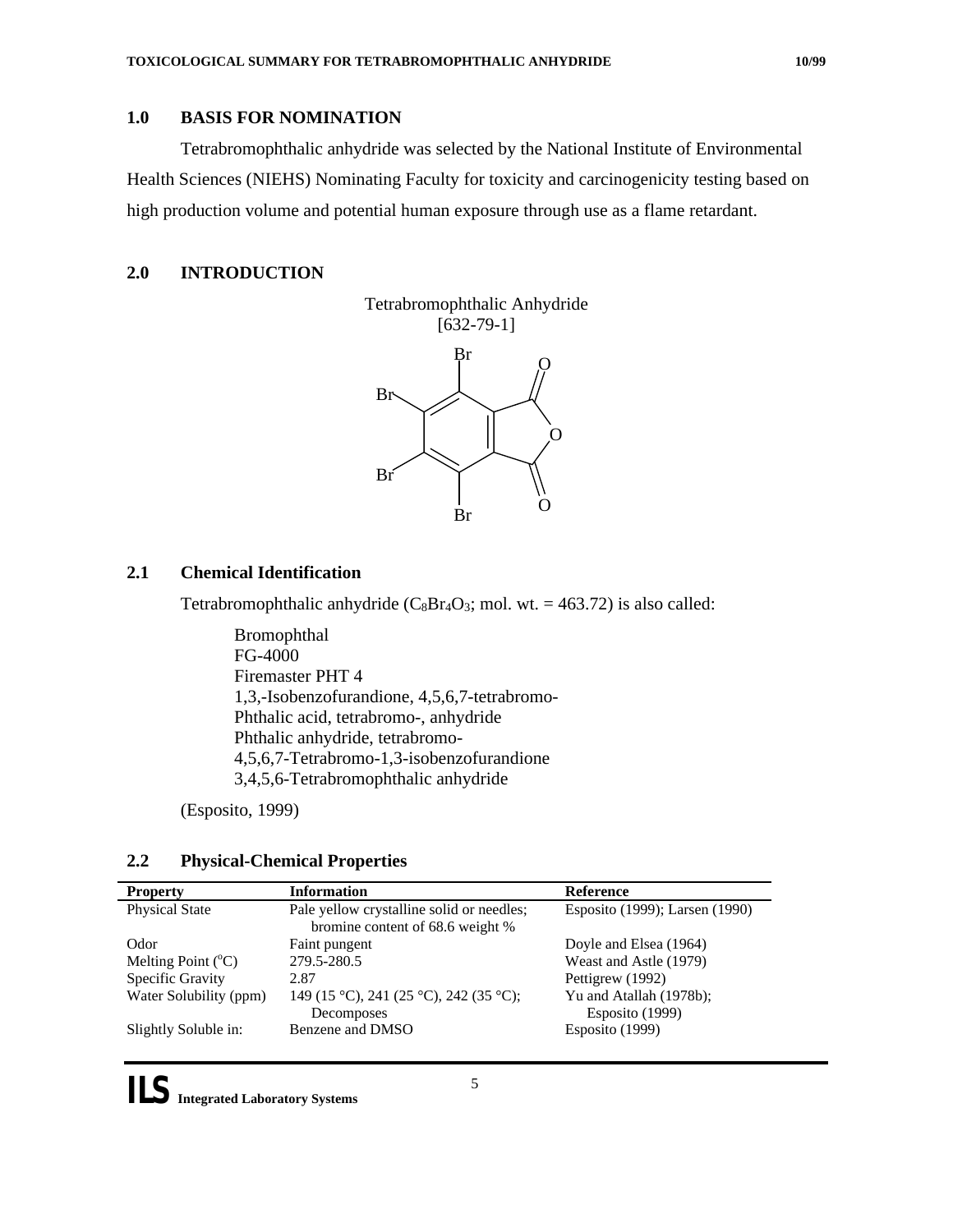<span id="page-6-0"></span>Tetrabromophthalic anhydride, as a liquid, is combustible. It may decompose on exposure to moist air or water, emitting toxic fumes of carbon monoxide, carbon dioxide, and hydrogen bromide gas (Esposito, 1999). Thermal disintegration of the compound gives a high mineralization degree (93% recovery of organic bromine) (Stachel et al., 1994).

## **2.3 Commercial Availability**

Tetrabromophthalic anhydride is available in crystalline form from the Albemarle Corporation (under the trade name SAYTEX RB-49) and from Great Lakes Chemical Corporation (under the trade name PHT-4) in off-white crystalline powder grades. Both companies ship tetrabromophthalic anhydride in 50-lb bags (Chemcyclopedia Online, 1999).

## **3.0 PRODUCTION PROCESSES**

Tetrabromophthalic anhydride is prepared by bromination of phthalic anhydride in 60% oleum (fuming sulfuric acid containing 45-65% sulfur trioxide), rendering a 95% yield (Dagani et al., 1985; Larsen, 1990; Pettigrew, 1992). Because the halogenating agent is bromine, an excess of oleum is used to oxidize the by-product hydrogen bromide to bromine (Dagani et al., 1985). As a result, some sulfonation of the aromatic ring occurs, which is then removed by reacting the anhydride with dilute sodium hydroxide, filtering, and acidifying with dilute hydrochloric acid. The precipitated acid, washed with hot water, is reconverted to the anhydride by heating at 150 °C for several hours (Larsen, 1990; Pettigrew, 1992).

Tetrabromophthalic anhydride can also be prepared by the reaction of phthalic anhydride and bromine in a mixture of concentrated sulfuric acid and 70% hydrogen peroxide in the presence of iodine or in chlorosulfonic acid containing sulfur (Dagani et al., 1985).

## **4.0 PRODUCTION AND IMPORT VOLUMES**

Tetrabromophthalic anhydride is produced by the Albemarle Corporation in Magnolia, Arkansas, and by the Great Lakes Chemical Corporation in El Dorado, Arkansas (SRI, 1998). It is listed on the U.S. Environmental Protection Agency High Production Volume Chemicals list with an estimated annual production of 4.7 to 6.6 million lb (2100 to 3000 metric tons) (U.S. EPA, 1998). In 1979 production was probably greater than 2.26 x  $10^6$  g (2.27 metric tons) and in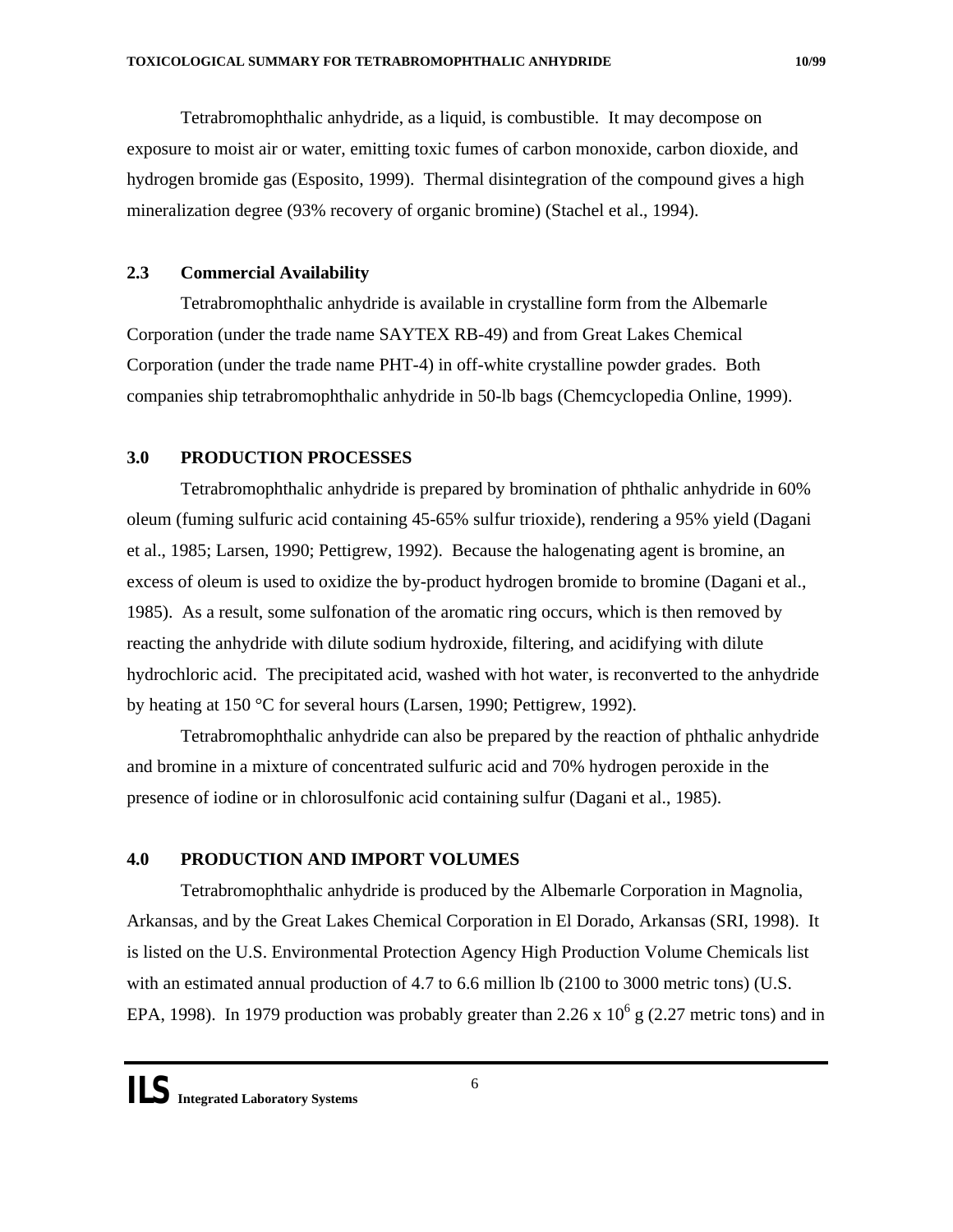<span id="page-7-0"></span>1981 greater than 6.81 x  $10^6$  (6.81 metric tons). In 1979 U.S. imports were 2.61 x  $10^6$  g (2.61) metric tons) (HSDB, 1999).

#### **5.0 USES**

Tetrabromophthalic anhydride is a reactive flame retardant incorporated into unsaturated resins. It is also used as a starting material for the manufacture of other flame retardants, such as bromine-containing urethane polyols and diallyl tetrabromophthalate (Dagani et al., 1985; Chemcyclopedia Online, 1999). It is used to manufacture sulfobromophthalein, a compound used as a diagnostic aid for the determination of liver function (NLM, 1995; Budavari, 1996).

## **6.0 ENVIRONMENTAL OCCURRENCE AND PERSISTENCE**

Tetrabromophthalic anhydride was found to be rapidly hydrolyzed to tetrabromophthalic acid but not further degraded in moist soil (1% was identified in 0- and 28-day samples). When tested at 1 and 10  $\mu$ g/g, little volatilization occurred and a large proportion (24% and 32%, respectively) became soil-bound after 28 days. Tetrabromophthalic anhydride is, therefore, expected to be persistent in soils (Butz, 1979). It was found to have a slight positive effect (i.e., increased the number) on soil bacterial population at the higher dose but not at the lower dose, while soil fungal population was not affected at either 1 or  $10 \mu g/g$  (Butz and Atallah, 1979).

The bioaccumulation potential of the compound in aquatic environments is low; an average partition coefficient of 96 was obtained in a 1,2-dichlorobenzene/water system (Yu, 1978). Combustion analysis indicated that tetrabromophthalic anhydride was not accumulated in bluegill sunfish (Nye, 1978). Its water solubility is also very low: 149 ppm at 15  $\degree$ C, 241 ppm at 25 °C, and 242 ppm at 35 °C (Yu and Atallah, 1978b).

When applied to silica gel surfaces and irradiated with UV light, its quick hydrolysis (half-life <5 min) to the dicarboxylic acid was demonstrated (Yu and Atallah, 1978a). Release of polybrominated dibenzofurans (PBDFs) and dibenzodioxins (PBDDs) is not expected; pyrolysis and combustion of polymers (flame retardants) containing tetrabromophthalic anhydride at 600  $\degree$ C to 900  $\degree$ C resulted in undetectable amounts of bromine-containing byproducts (Thoma et al., 1986b; Dumler et al., 1989). In analytical grade tetrabromophthalic anhydride, PBDFs and PBDDs were also not detected (Thoma et al., 1986a).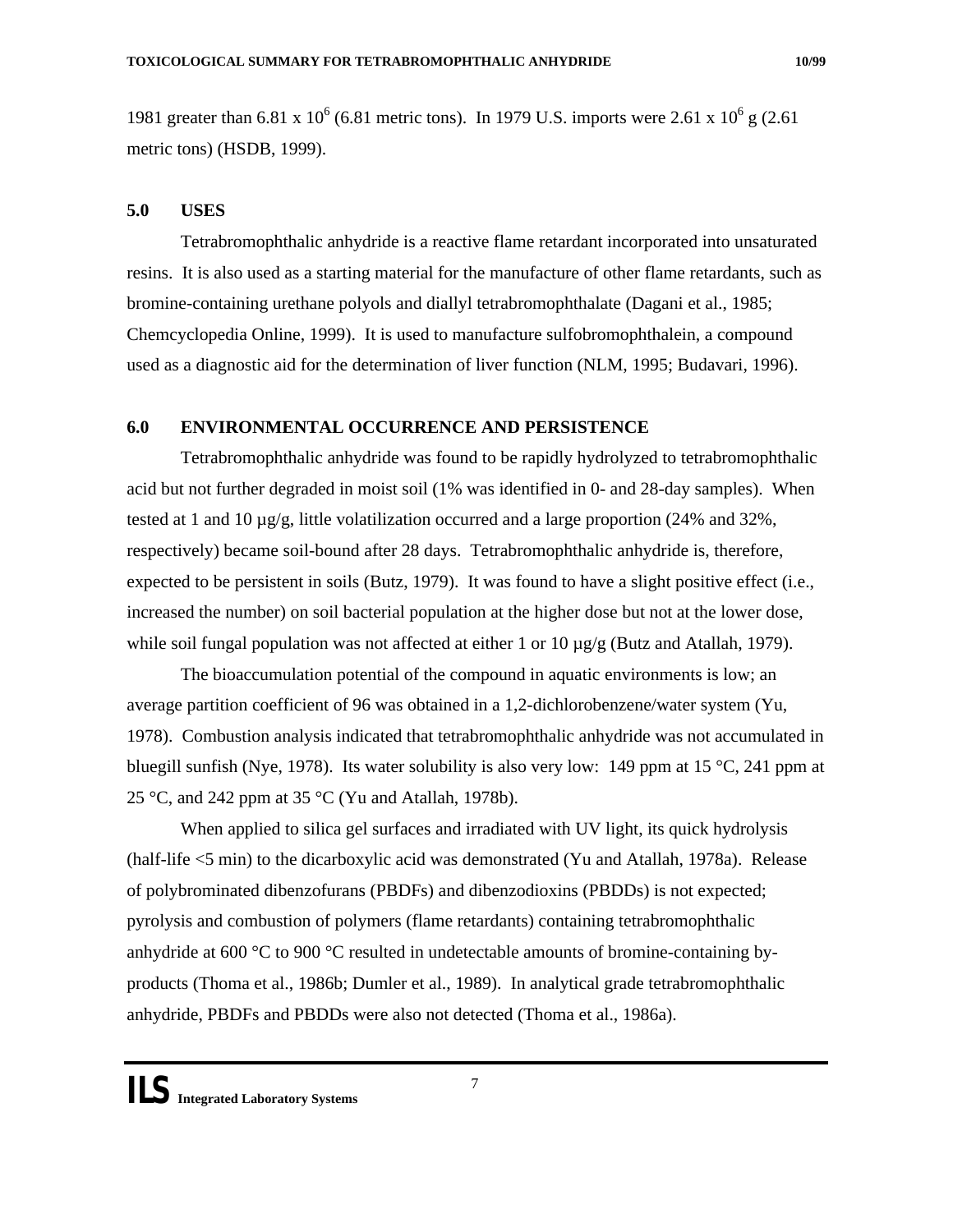## <span id="page-8-0"></span>**7.0 HUMAN EXPOSURE**

Exposure to tetrabromophthalic anhydride is possible during its manufacture, processing, use, and disposal. Symptoms of exposure may include coughing, sneezing, respiratory system irritation, dermatitis, and eye irritation (Radian Corp., 1991).

## **8.0 REGULATORY STATUS**

Tetrabromophthalic anhydride is regulated by the U.S. Environmental Protection Agency (EPA) under the Clean Air Act NESHAPs provisions and under the Toxic Substances Control Act (TSCA). In its 25<sup>th</sup> Report to the Administrator of EPA which revised the *Priority Testing List*, the Interagency Testing Committee (ITC), established under TSCA section 4(e), listed tetrabromophthalic anhydride as a chemical recommended without intent-to-designate and authorized the compound for chemical properties, persistence, and health and ecological effects testing (ITC, 1989). Tetrabromophthalic anhydride was also added to the TSCA section 8(a) Preliminary Assessment Information Rule (40 CFR part 712), requiring the reporting of production volume, use, exposure, and release information and the TSCA section 8(d) Health and Safety Data Report Rule (40 CFR part 716), requiring the reporting of unpublished health and safety studies of the compound. Based on the TSCA submissions, available production data, and EPA's testing priorities, the class of brominated flame retardards was removed from the *Priority Testing List* in ITC's 33<sup>rd</sup> Report (ITC, 1994). Tetrabromophthalic anhydride was removed specifically "to give adequate priority to recently identified testing needs for other chemicals."

Tetrabromophthalic anhydride is included in the U.S. EPA High Production Volume (HPV) Challenge Program. Under this program, EPA has sought private-sector sponsors to conduct voluntary research on HPV chemicals. Tetrabromophthalic anhydride is fully sponsored for Screening Information Data Set (SIDS) testing by Albemarle Corp., Ameribrom, Inc., and Great Lakes Chemical Corp., as members of the Chemical Manufacturers Association (CMA) Brominated Flame Retardant Industry Panel (BFRIP). The tests agreed to are acute toxicity, chronic toxicity, development/reproductive toxicity, mutagenicity, ecotoxicity, and environmental fate (U.S. EPA, 1999).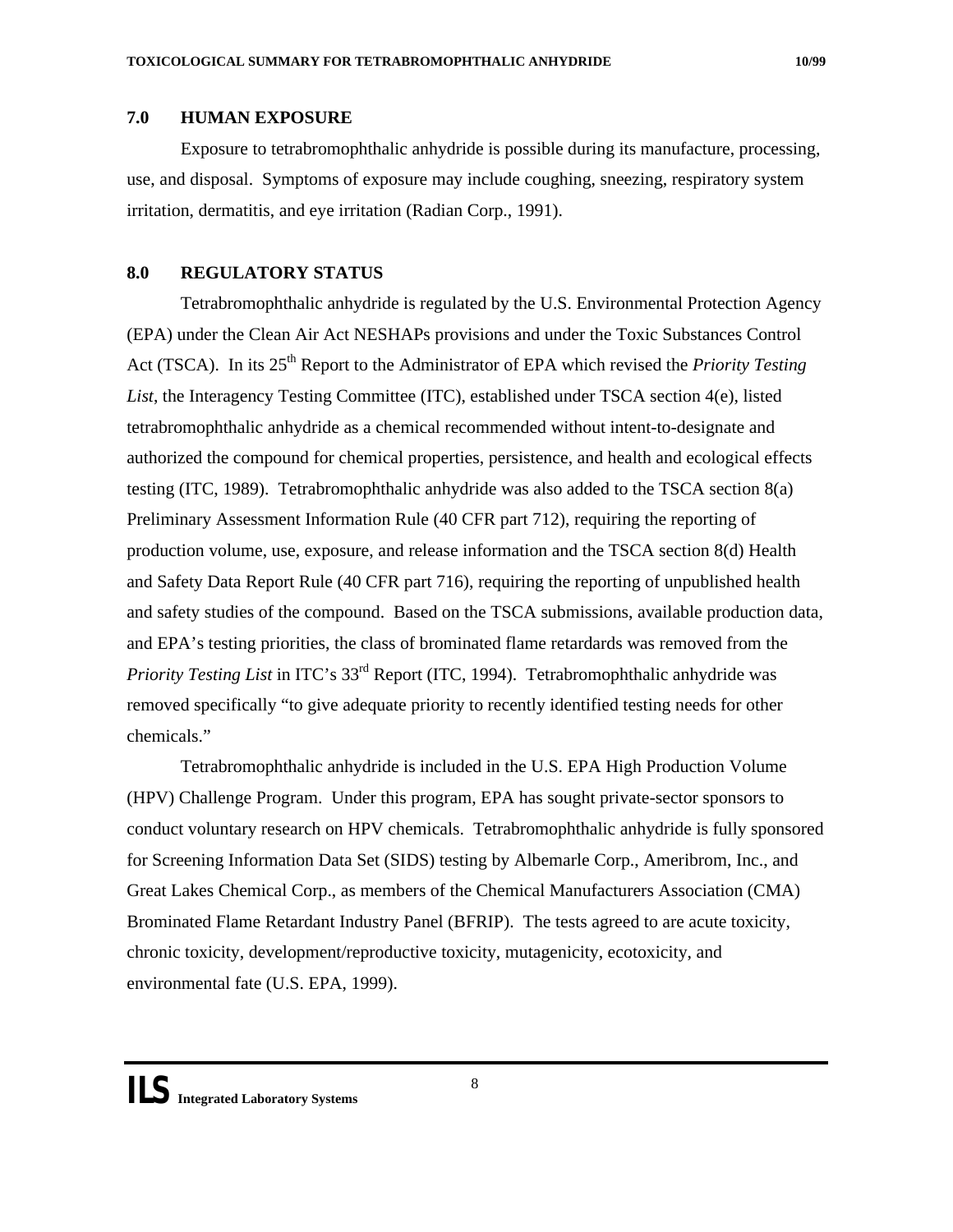|             | <b>Regulation</b> | <b>Summary of Regulation</b>                                                                                                                                                                                                                                                                                                                                                                                                                                                                                                                                                                               |
|-------------|-------------------|------------------------------------------------------------------------------------------------------------------------------------------------------------------------------------------------------------------------------------------------------------------------------------------------------------------------------------------------------------------------------------------------------------------------------------------------------------------------------------------------------------------------------------------------------------------------------------------------------------|
| Е<br>P<br>A | 40 CFR 63         | Subpart F—National Emission Standards for Organic Hazardous Air Pollutants [NESHAPs] from<br>the Synthetic Organic Chemical Manufacturing Industry. §63.100 Applicability and designation of<br>source. This subpart provides requirements applicable to chemical manufacturing process units that<br>manufacture tetrabromophthalic anhydride as a primary product.                                                                                                                                                                                                                                       |
|             | 40 CFR 712        | Subpart B—Manufacturers Reporting—Preliminary Assessment Information. §712.30 Chemical<br>lists and reporting periods. Effective January 11, 1990, manufacturers and importers of<br>tetrabromophthalic anhydride were required to submit a Preliminary Assessment Information<br>Manufacturer's Report by March 12, 1990, for each site at which they manufactured or imported the<br>chemical.                                                                                                                                                                                                           |
|             | 40 CFR 716        | Subpart B—Specific Chemical Listings. §716.120 Substances and listed mixtures to which this<br>subpart applies. Effective January 11, 1990, tetrabromophthalic anhydride was subjected to all<br>provisions of part 716 until December 19, 1995. Manufacturers, importers, and processors of the<br>chemical were subjected to the reporting requirements of subpart A, which called for the submission<br>of lists and copies of health and safety studies on tetrabromophthalic anhydride for priority<br>consideration for testing rules under section 4(a) of the Toxic Substances Control Act (TSCA). |

**Table 1. Regulations Relevant to Tetrabromophthalic Anhydride** 

## **9.0 TOXICOLOGICAL DATA**

## **9.1 General Toxicology**

## **9.1.1 Human Data**

Fifty male (29- to 65-years-old) and female (24- to 62-years-old) subjects receiving induction patches of tetrabromophthalic anhydride on the upper arm and upper back, respectively, for 9 weeks (24 hours' contact each week), followed 12 days later by a single challenge patch test of the compound applied 24 hours to an adjacent site, exhibited no erythema or edema and no skin sensitization (Wenzel, 1976).

## **9.1.2 Chemical Disposition, Metabolism, and Toxicokinetics**

Male and female Holtzman albino rats given a single oral dose of tetrabromophthalic anhydride (4.38-5.75 mg/kg; 9.45-12.4 µmol/kg) by oral intubation hydrolyzed the compound to its acid form. Tetrabromophthalic anhydride was also partly absorbed in the gastrointestinal tract, which was then rapidly eliminated in the urine (almost 20% of absorbed dose within 24 hours) mostly as the acid. The unabsorbed portion was excreted in the feces (almost 75% within 48 hours). Additionally, the pharmacokinetics of tetrabromophthalic anhydride was observed to be the same in both sexes. After 48 hours, total residues in all tissues were <0.2% of the administered dose; the rate constant of elimination ranged from 0.211 to 0.100, and the retention half-life was  $\langle 7 \rangle$  hours. In blood, the respective values were 0.081 and 8.5 hours. The absorbed dose is therefore not expected to persist or accumulate (Diaz, 1978).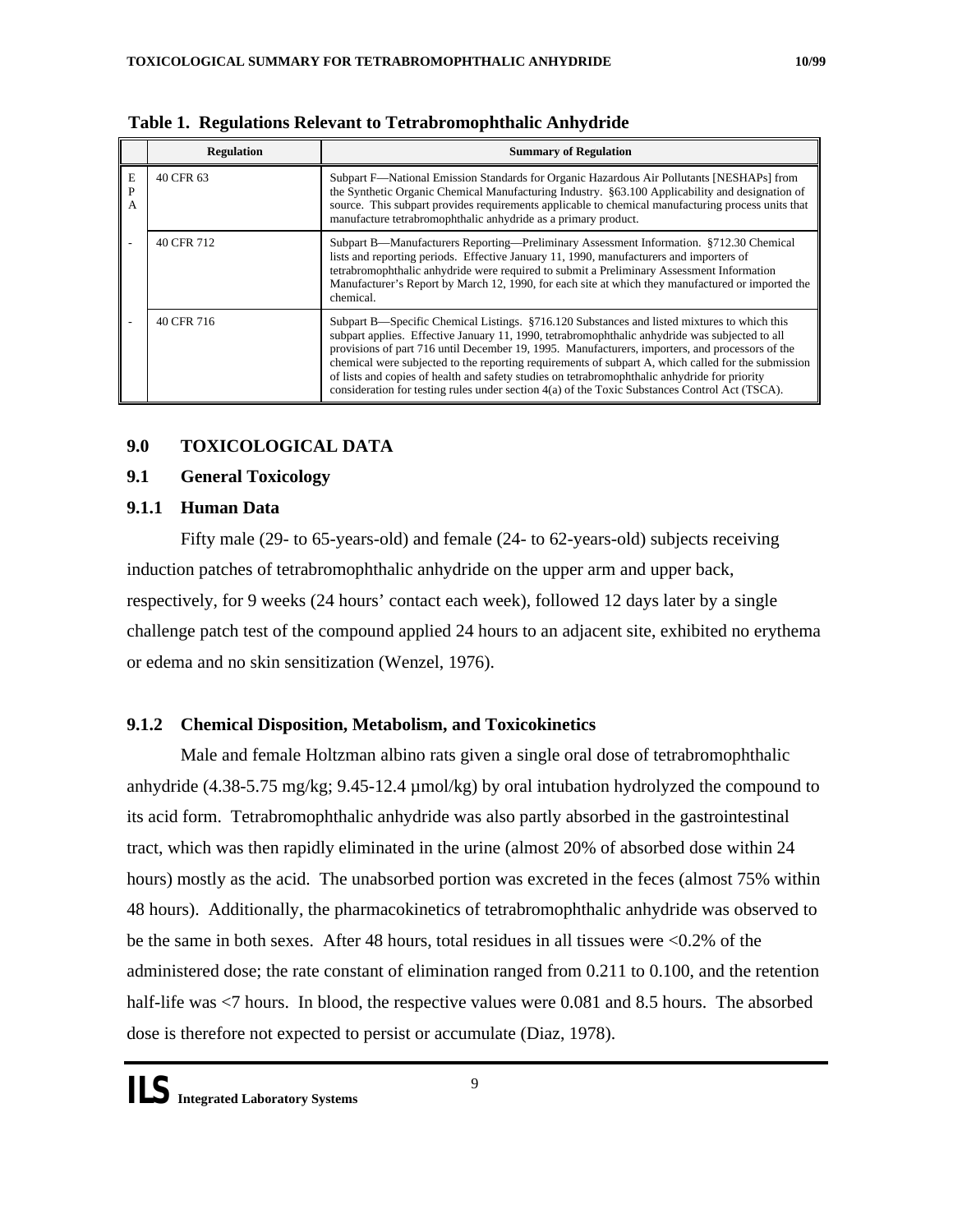## **9.1.3 Acute Exposure**

Acute toxicity values for tetrabromophthalic anhydride are presented in **Table 2**. The details of studies discussed in this section are presented in **Table 3**.

| Route                    | Species (strain and sex)                                    | $LC_{50}/LD_{50}$                                                             | <b>Reference</b>               |  |
|--------------------------|-------------------------------------------------------------|-------------------------------------------------------------------------------|--------------------------------|--|
| <b>Mammalian Animals</b> |                                                             |                                                                               |                                |  |
| oral                     | Rat (strain and sex n.p.)                                   | $LD_{50} > 3200$ mg/kg (6.901 mmol/kg)                                        | Roudabush and Rouse (1965)     |  |
|                          | Rat (strain and sex n.p.)                                   | $LD_{50} > 50$ mg/kg (0.11 mmol/kg)                                           | Velsicol Chem. Corp. (1977)    |  |
|                          | Rat (Dublin Sprague-Dawley, M)                              | $LD_{50} > 10,000$ mg/kg (21.565 mmol/kg)                                     | Doyle and Elsea (1964)         |  |
|                          | Mouse (Charles River CD-1,<br>M and F)                      | $LD_{50} > 10,000$ mg/kg (21.565 mmol/kg)                                     | Dean and Jessup (1978)         |  |
| dermal                   | Guinea pig (strain and sex n.p.)                            | $LD_{50} > 1000$ mg/kg (2.156 mmol/kg)                                        | Roudabush and Rouse (1965)     |  |
|                          | Rabbit (strain and sex n.p.)                                | $LD_{50} > 10,000$ mg/kg (21.565 mmol/kg)                                     | Doyle and Elsea (1964)         |  |
|                          | Rabbit (strain n.p., F)                                     | $LD_{50} > 200$ mg/kg (0.431 mmol/kg)                                         | Velsicol Chem. Corp. (1977)    |  |
| inhalation               | Rat (Spartan, M and F)                                      | LC <sub>50</sub> , 4-h > 10.92 mg/L (10,920 mg/m <sup>3</sup> ;<br>575.8 ppm) | Wazeter and Goldenthal (1974a) |  |
| <b>Aquatic Organisms</b> |                                                             |                                                                               |                                |  |
|                          | Bluegill sunfish (Lepomis<br><i>macrochirus</i> , sex n.p.) | LC <sub>50</sub> , 96-h > 10 mg/L (0.022 mM)                                  | Calmbacher (1978a)             |  |
|                          | Rainbow trout (Salmo gairdneri,<br>sex n.p.)                | $LC_{50}$ , 96-h > 10 mg/L (0.022 mM)                                         | Calmbacher (1978b)             |  |
|                          | Water flea (Daphnia magna,<br>sex n.p.)                     | $LC_{50}$ , 48-h >5.6 mg/L (0.012 mM)                                         | Morrissey (1978)               |  |

**Table 2. Acute Toxicity Values for Tetrabromophthalic Anhydride** 

Abbreviations: F = females; h = hour(s); LC<sub>50</sub> = concentration lethal to 50% of test animals; LD<sub>50</sub> = dose lethal to 50% of test animals;  $M =$  males;  $n.p. =$  not provided

## **9.1.3.1 Rabbits**

In New Zealand White rabbits, tetrabromophthalic anhydride (200 mg/kg body weight [0.431 mmol/kg] and 500 mg [1.08 mmol]) applied to the back with patches for 24 hours, resulted in no edema formation at the intact or abraded sites. One animal given the 500 mg dose (occluded), however, showed a very slight erythema at an abraded site at 72 hours (Wolven and Levenstein, 1958; Wazeter and Goldenthal, 1974c). When applied to the intact abdominal skin under a binder of rubber dental damming for 24 hours at levels ranging from 1.00 to 10.0  $g/kg$ (2.16-21.6 mmol/kg) body weight, no signs of dermal irritation occurred. During the exposure period, the animals at the highest level showed depressed righting and placement reflexes. Afterward, they appeared normal (Doyle and Elsea, 1964). When tetrabromophthalic anhydride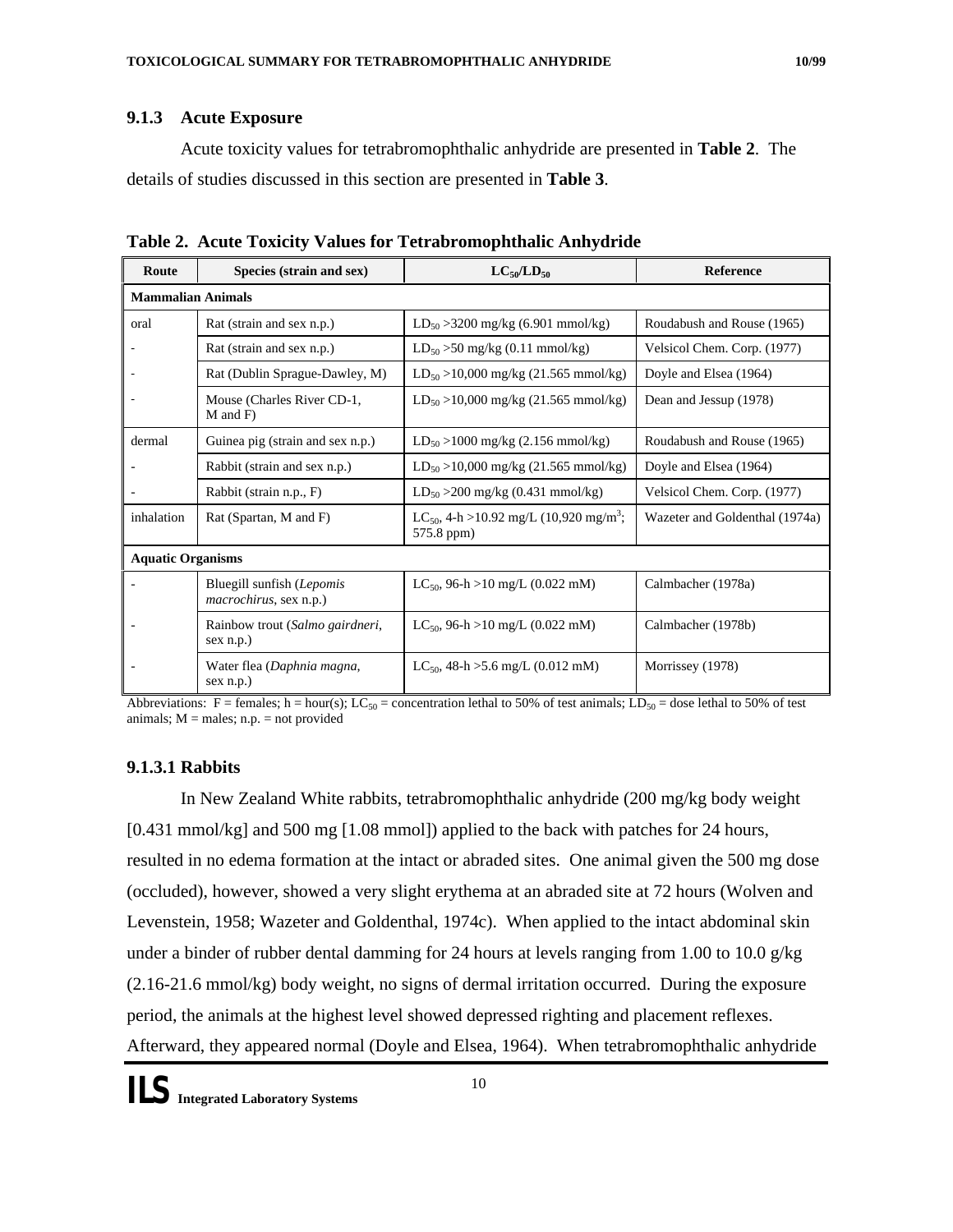<span id="page-11-0"></span>(100 mg; 0.216 mmol) was instilled into the conjunctival sac of the eye, redness, chemosis, and discharge were observed at 24, 48, and 72 hours (Wazeter and Goldenthal, 1974b). Using the same test system, Mallory et al. (1986), in contrast, found the chemical to not be an eye irritant.

## **9.1.3.2 Rats**

Male Dublin Sprague-Dawley rats treated by gavage with tetrabromophthalic anhydride at levels ranging from 0.215 to 10.0 g/kg body weight  $(0.464{\text -}21.6 \text{ mmol/kg})$  exhibited wheezing, while gross necropsy revealed kidney congestion (Doyle and Elsea, 1964). In rats given 200 to 3200 mg/kg (0.431-6.901 mmol/kg) tetrabromophthalic anhydride orally, moderate weakness resulted (Roudabush and Rouse, 1965). In albino rats exposed to an atmospheric concentration of approximately 10.92 mg/L (575.8 ppm) of tetrabromophthalic anhydride for 4 hours in a glass chamber, decreased motor activity, eye squint, slight dyspnea, and erythema occurred. At 24 hours, one rat exhibited nasal porphyrin discharge (Wazeter and Goldenthal, 1974a). Rats receiving whole-body exposure to an atmosphere consisting of pyrolysis products of 100.05 g of HIPS (high-impact polystyrene) resin/tetrabromophthalic anhydride/ $Sb<sub>2</sub>O<sub>3</sub>$  (atmospheric concentration of test compound not provided) for 4 hours in a glass chamber resulted in decreased motor activity, eye squint, and lacrimation. At 24 and 48 hours, decreased motor activity was observed. At 72 hours to the end of the experiment, all rats appeared normal. No gross lesions were obtained at terminal necropsy following 14 days of observation (Wazeter and Goldenthal, 1975a). Whole-body exposure of the animals to an atmosphere containing pyrolysis products of 200.03 g of HIPS resin/tetrabromophthalic anhydride/ $Sb_2O_3$  for 6 hours resulted in eye squint, lacrimation, salivation, slight dyspnea, and a white deposit around the nares. At termination, two rats exhibited nasal porphyrin discharge. At 24 to 72 hours, eye squint and clear ocular discharge were observed. At 4 days, eye squint continued in two rats. From 5 days to the end of the 14-day study period, most rats appeared normal. No gross lesions were observed (Wazeter and Goldenthal, 1975b). In Sprague-Dawley rats, a polyester sample containing tetrabromophthalic anhydride (sample weight: 3.6 g), heated to produce smoke and fumes (atmospheric concentration of test compound not provided), resulted in no incapacitation during exposure and no mortality using a smoldering mode. The flaming mode (sample weight: 4.2 g), however, resulted in 5 out of 6 animals incapacitated and 1 rat dead (Drozdowski, 1978).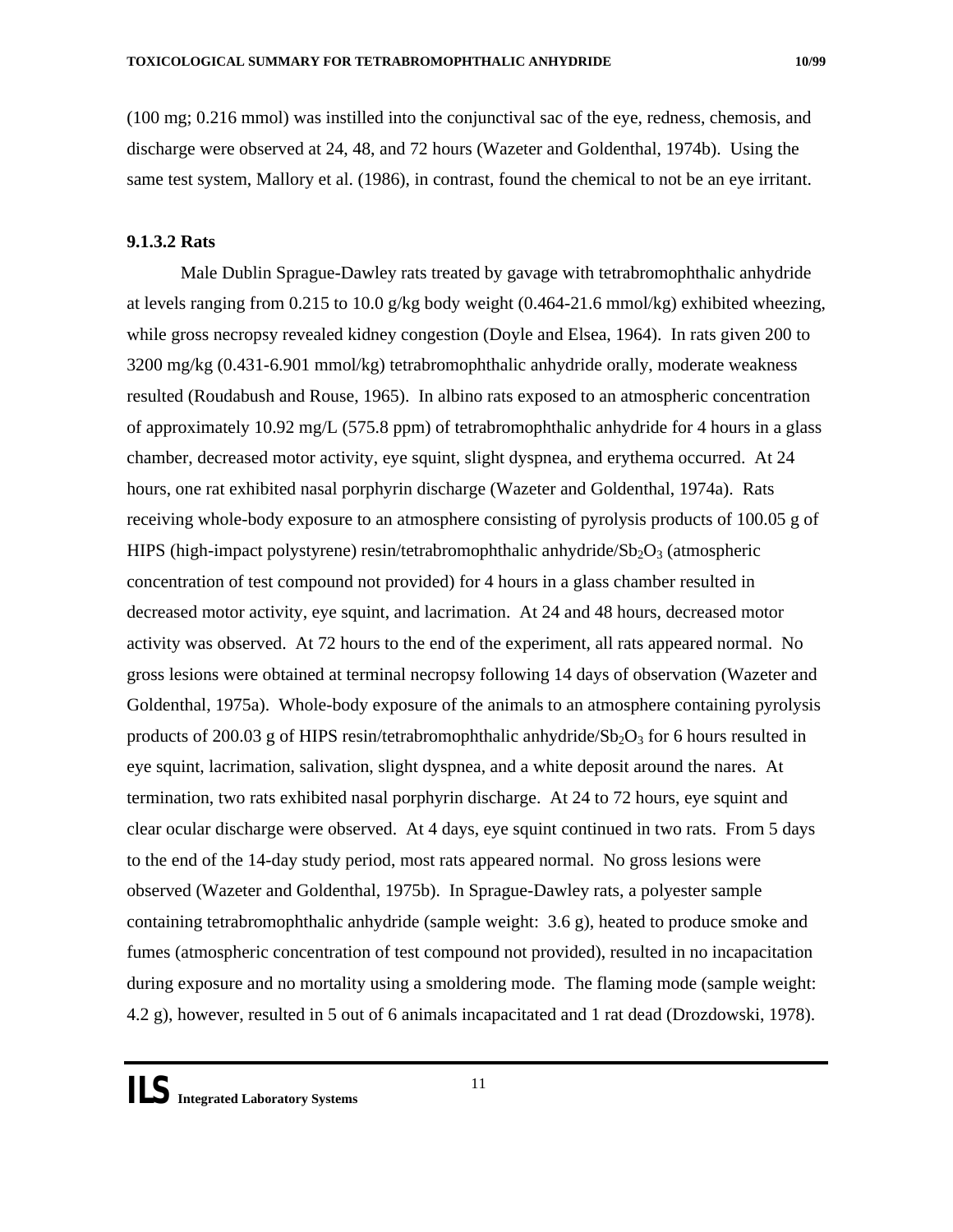### **TOXICOLOGICAL SUMMARY FOR TETRABROMOPHTHALIC ANHYDRIDE**

| <b>Species</b><br>Strain, and<br>Age                | <b>Number</b><br>and Sex of<br><b>Animals</b> | <b>Chemical Form and</b><br><b>Purity</b>    | <b>Route/Dose/Duration</b>                                                                                                                                | <b>Observation</b><br><b>Period</b> | <b>Results/Comments</b>                                                                                                                                                                                                          |
|-----------------------------------------------------|-----------------------------------------------|----------------------------------------------|-----------------------------------------------------------------------------------------------------------------------------------------------------------|-------------------------------------|----------------------------------------------------------------------------------------------------------------------------------------------------------------------------------------------------------------------------------|
| <b>Rabbits</b>                                      |                                               |                                              |                                                                                                                                                           |                                     |                                                                                                                                                                                                                                  |
| strain and age<br>n.p.                              | 10F                                           | tetrabromophthalic<br>anhydride, purity n.p. | dermal: 200 mg/kg (0.431<br>mmol/kg) body weight with<br>patches for 24 h                                                                                 | 48h                                 | No signs of an erythema or edema obse                                                                                                                                                                                            |
| strain and age<br>n.p.                              | F. number<br>n.p.                             | tetrabromophthalic<br>anhydride, purity n.p. | dermal: 1.00, 2.15, 4.64,<br>and 10.0 g/kg (2.16, 4.64,<br>10.0, 21.6 mmol/kg) body<br>weight applied to intact<br>abdominal area (occluded)<br>for $24h$ | 15 days                             | No signs of dermal irritation observed.<br>the highest dose showed depressed righ<br>placement reflexes during exposure per<br>then appeared normal afterward. No gi<br>pathology observed.                                      |
| New Zealand<br>White, age<br>n.p.                   | 3M, 3F                                        | tetrabromophthalic<br>anhydride, purity n.p. | dermal: 500 mg (1.08)<br>mmol) applied to back<br>(occluded) for 24 h                                                                                     | 24 and 72 h                         | No edema formation occurred at intact<br>abraded sites. One animal showed a ve<br>erythema at the abraded site at 72 h.                                                                                                          |
| New Zealand<br>White, age<br>n.p.                   | 3M, 3F                                        | tetrabromophthalic<br>anhydride, purity n.p. | ocular: 100 mg (0.216<br>mmol) instilled into<br>conjunctival sac of right eye                                                                            | 24, 48, and 72<br>h, and at 7 days  | Redness: moderate to marked cases at<br>to moderate cases at 48 h and 72 h<br>Chemosis: very slight to moderate at 2<br>slight at 48h and 72 h<br>Discharge: very slight to marked at 24<br>at 48 h to end of observation period |
| New Zealand<br>White, "adult"                       | 3M, 3F                                        | tetrabromophthalic<br>anhydride, purity n.p. | ocular: 100 mg (0.216)<br>mmol) instilled into<br>conjunctival sac of right eye                                                                           | 72 h                                | No positive ocular scores observed.                                                                                                                                                                                              |
| Rats                                                |                                               |                                              |                                                                                                                                                           |                                     |                                                                                                                                                                                                                                  |
| Dublin<br>Sprague-<br>Dawley<br>albino, age<br>n.p. | 5M/dose                                       | tetrabromophthalic<br>anhydride, purity n.p. | gavage; 0.215, 0.464, 1.00,<br>2.15, 4.64, and 10.0 g/kg<br>(0.464, 1.00, 2.16, 4.64,<br>10.0, and $21.6$ mmol/kg)<br>body weight                         | 14 days                             | All rats exhibited wheezing. Gross nec<br>showed kidney congestion in all anima<br>congestion at the lower levels and mod<br>marked congestion at the highest level)                                                             |
| strain and age<br>n.p.                              | 10, sex n.p.                                  | tetrabromophthalic<br>anhydride, purity n.p. | p.o.; 200-3200 mg/kg<br>$(0.431 - 6.901$ mmol/kg);<br>specific dose levels n.p.                                                                           | n.p.                                | Moderate weakness observed.                                                                                                                                                                                                      |

## **Table 3. Acute Exposure to Tetrabromophthalic Anhydride**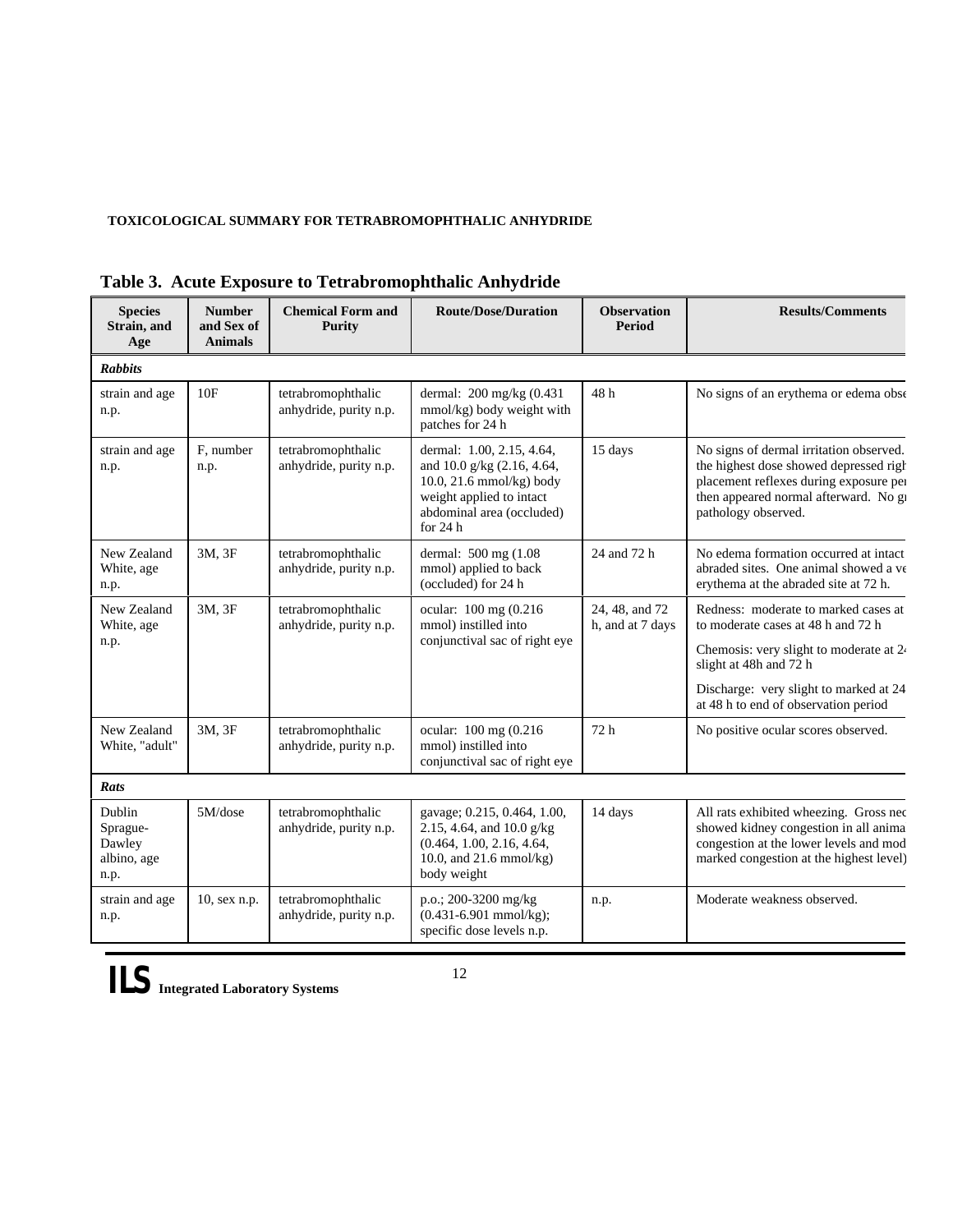#### **TOXICOLOGICAL SUMMARY FOR TETRABROMOPHTHALIC ANHYDRIDE**

| <b>Species</b><br>Strain, and<br>Age | <b>Number</b><br>and Sex of<br><b>Animals</b> | <b>Chemical Form and</b><br><b>Purity</b>                                                      | <b>Route/Dose/Duration</b>                                                                                                                                                                                                      | <b>Observation</b><br>Period | <b>Results/Comments</b>                                                                                                                                                                                                                                                                                                                                                             |
|--------------------------------------|-----------------------------------------------|------------------------------------------------------------------------------------------------|---------------------------------------------------------------------------------------------------------------------------------------------------------------------------------------------------------------------------------|------------------------------|-------------------------------------------------------------------------------------------------------------------------------------------------------------------------------------------------------------------------------------------------------------------------------------------------------------------------------------------------------------------------------------|
| Spartan, age<br>n.p.                 | 5M, 5F                                        | tetrabromophthalic<br>anhydride, purity n.p.                                                   | inhalation: whole-body<br>exposure to $\sim$ 10.92 mg/L<br>$(575.8$ ppm) for 4 h                                                                                                                                                | 14 days                      | During the 4-h exposure period, decrea<br>activity, eye squint, slight dyspnea, and<br>were observed. At 24 h, one rat exhibi<br>porphyrin discharge.                                                                                                                                                                                                                               |
| Spartan, age<br>n.p.                 | 5M, 5F                                        | HIPS resin/<br>tetrabromophthalic<br>anhydride/Sb <sub>2</sub> O <sub>3</sub> ,<br>purity n.p. | inhalation: whole-body<br>exposure to pyrolysis<br>products of 100.05 g<br>(atmospheric concentration<br>of test compound n.p.) for<br>4h                                                                                       | 14 days                      | During exposure period, decreased mot<br>eye squint, and lacrimation observed.<br>48 h, decreased motor activity was seen<br>days, 2 rats showed very slight corneal<br>All rats exhibited normal body weight<br>gross lesions obtained at terminal necro                                                                                                                           |
| Spartan, age<br>n.p.                 | 5M, 5F                                        | HIPS resin/<br>tetrabromophthalic<br>anhydride/ $Sb_2O_3$ ,<br>purity n.p.                     | inhalation: whole-body<br>exposure to pyrolysis<br>products of 200.03 g<br>(atmospheric concentration<br>of test compound n.p.) for<br>6 h                                                                                      | 14 days                      | During exposure period, eye squint, lac<br>salivation, slight dyspnea, and white de<br>around snares observed. At end of exp<br>rats exhibited nasal porphyrin discharge<br>h, eye squint and clear ocular discharge<br>and at 4 days, eye squint in 2 rats. At 6<br>rats exhibited very slight corneal opaci<br>All rats exhibited normal body weight                              |
| Sprague-<br>Dawley,<br>"adult"       | 3M, 3F                                        | polyester containing<br>tetrabromophthalic<br>anhydride; purity n.p.                           | inhalation: whole-body<br>exposure to smoke and<br>fumes (atmospheric<br>concentration of test<br>compound n.p.)<br>smoldering mode: sample<br>weight of 3.6 g for 30 min<br>flaming mode: sample<br>weight of 4.2 g for 20 min | n.p.                         | gross lesions obtained at terminal necro<br>Smoldering mode: no incapacitation di<br>exposure but some slight loss of contro<br>mortality. Necropsy of survivors show<br>animals with slight hemorrhaging.<br>Flaming mode: 5/6 animals (note: tabl<br>indicated 6/6 rats) incapacitated during<br>1/6 animals died during test. Necropsy<br>survivors showed all lungs near normal |

| Table 3. Acute Exposure to Tetrabromophthalic Anhydride (Continued) |
|---------------------------------------------------------------------|
|---------------------------------------------------------------------|

Abbreviations:  $F =$  females;  $h =$  hour(s);  $M =$  males;  $min =$  minutes; n.p. = not provided; p.o. = perorally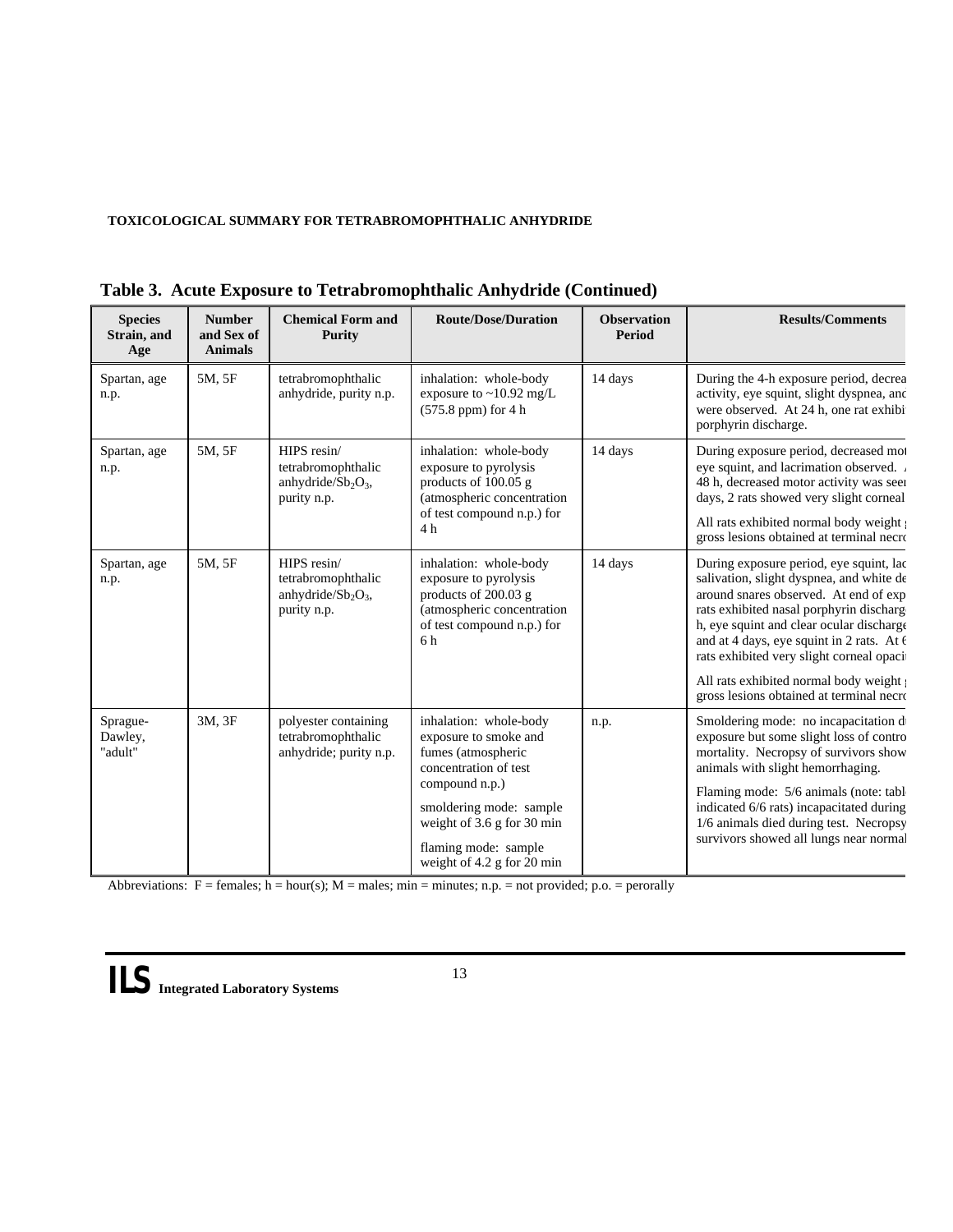#### <span id="page-14-0"></span>**9.1.4 Short-Term and Subchronic Exposure**

The details of these studies are presented in **Table 4**.

In Spartan albino rats exposed to a dust atmosphere of tetrabromophthalic anhydride (2 or 8 mg/L; 104 or 422 ppm) for 4 hours daily 5 days a week for 3 weeks in a sealed glass chamber, salivation, lacrimation, nasal discharge, and nasal porphyrin discharge were reported (Wazeter and Goldenthal, 1975e). At 20 days hematological, biochemical, and urinalysis studies showed no changes related to the chemical. Decreases in liver weights and increases in lung weights, however, were considered compound-related. The higher incidence of inflammatory lung lesions in both exposure groups compared to that in the control group may have also been compound-related. Necropsy showed no gross pathological lesions.

Tetrabromophthalic anhydride applied dermally to the dorsal skin of New Zealand White rabbits at dose levels of 50, 500, and 5000 mg/kg  $(0.11, 1.08, 10.78 \text{ mmol/kg})$  daily for 5 days per week for 4 weeks resulted in very slight to moderate erythema (Wazeter and Goldenthal, 1975d). At 5000 mg/kg/day, 3 rabbits showed moderate desquamation, while 1 rabbit showed marked ataxia, the inability to lift its head or right itself, and dyspnea. The deaths or condition requiring sacrifice of the high-dose animals were considered compound-related. At the lower doses, statistically significant increases in bromine concentration in skin were found.

## **9.1.5 Chronic Exposure**

No chronic exposure data were available.

#### **9.1.6 Synergistic and Antagonistic Activity**

No synergistic and antagonistic activity data were available.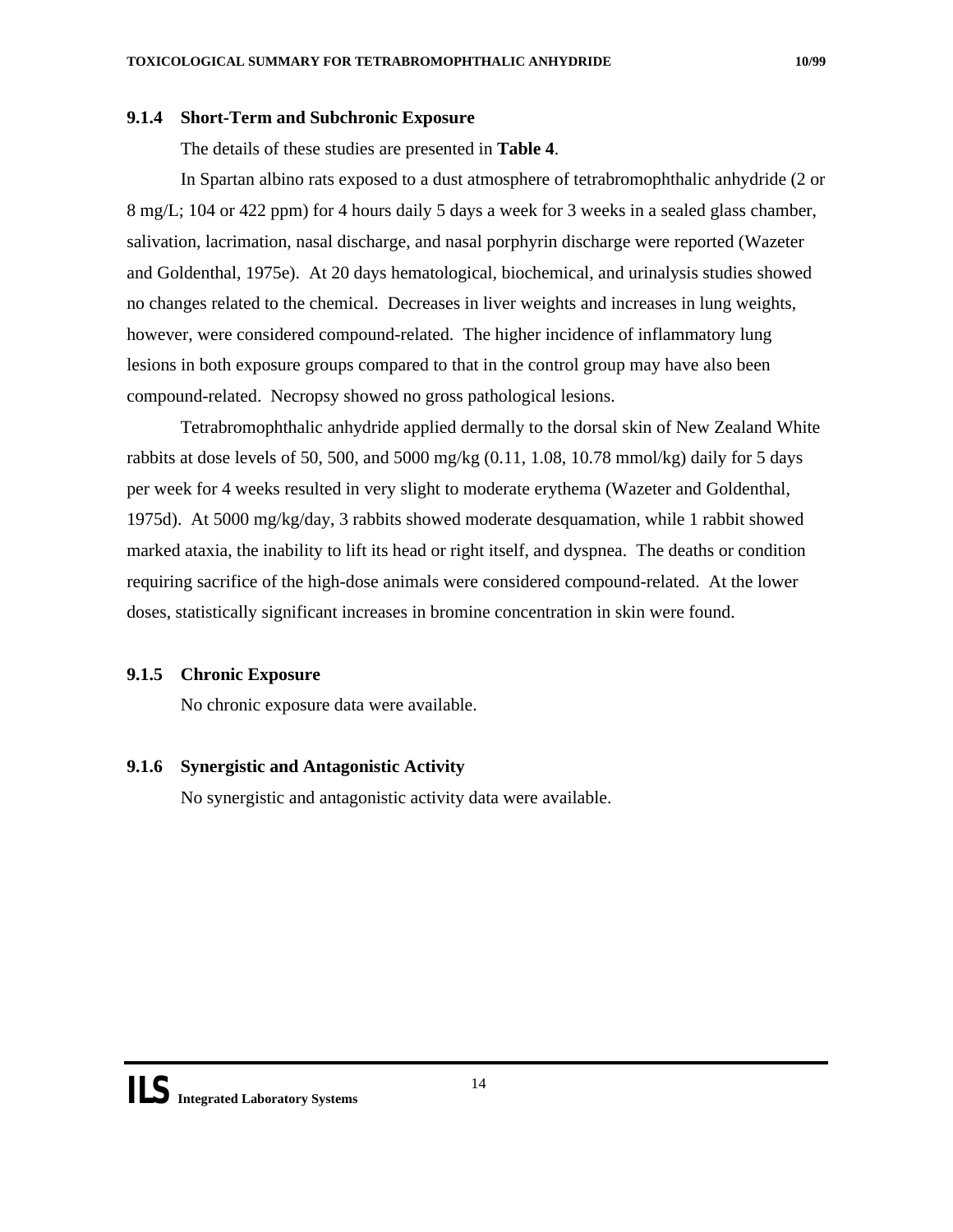#### **TOXICOLOGICAL SUMMARY FOR TETRABROMOPHTHALIC ANHYDRIDE**

| Species, Strain,<br>and Age                | Number and<br>Sex of<br><b>Animals</b> | <b>Chemical Form and</b><br><b>Purity</b>    | <b>Route/Dose/Duration</b>                                                                                                            | <b>Observation</b><br>Period | <b>Results/Comments</b>                                                                                                                                                                                                                                                                                                                                                                                                                                                                      |
|--------------------------------------------|----------------------------------------|----------------------------------------------|---------------------------------------------------------------------------------------------------------------------------------------|------------------------------|----------------------------------------------------------------------------------------------------------------------------------------------------------------------------------------------------------------------------------------------------------------------------------------------------------------------------------------------------------------------------------------------------------------------------------------------------------------------------------------------|
| Spartan albino<br>rats, age n.p.           | 15M, 15F                               | tetrabromophthalic<br>anhydride, purity n.p. | inhalation: 2 and 8<br>$mg/L$ (104 and 422)<br>ppm) for $4 h/day, 5$<br>days/wk for 3 wk                                              | 21 days                      | At both levels, clinical observations<br>salivation, lacrimation, nasal discha<br>nasal porphyrin discharge. Hematol<br>biochemical, and urinalysis studies<br>20 days showed no compound-relate<br>Decreases in liver weights and incre<br>weights, however, were compound-<br>necropsy, no gross lesions observed                                                                                                                                                                          |
| New Zealand<br>White rabbits, age.<br>n.p. | $3M$ , $3F$ per<br>dose level          | tetrabromophthalic<br>anhydride, purity n.p. | dermal: $50, 500$ , and<br>5000 mg/kg (0.11, 1.08,<br>$10.78$ mmol/kg) per day<br>for 5 days/wk for 4 wk<br>as a paste to dorsal skin | 28 days                      | At all dose levels, very slight to mo<br>erythema observed.<br>At the highest dose, several had pale<br>accentuated liver lobulation, and ga<br>irritation, which may have been con<br>related. Three animals showed mod<br>desquamation. The 1 survivor had $\epsilon$<br>with lymphopenia, nucleated erythro<br>marked increase in glucose and urea<br>and albumin in the urine.<br>Statistically significant increases in<br>concentration of bromine in skin at<br>500 mg/kg/day levels. |

|  |  | Table 4. Short-Term and Subchronic Exposure to Tetrabromophthalic Anhydride |
|--|--|-----------------------------------------------------------------------------|
|  |  |                                                                             |

Abbreviations:  $F =$  females;  $M =$  males; n.p. = not provided;  $wk =$  week(s)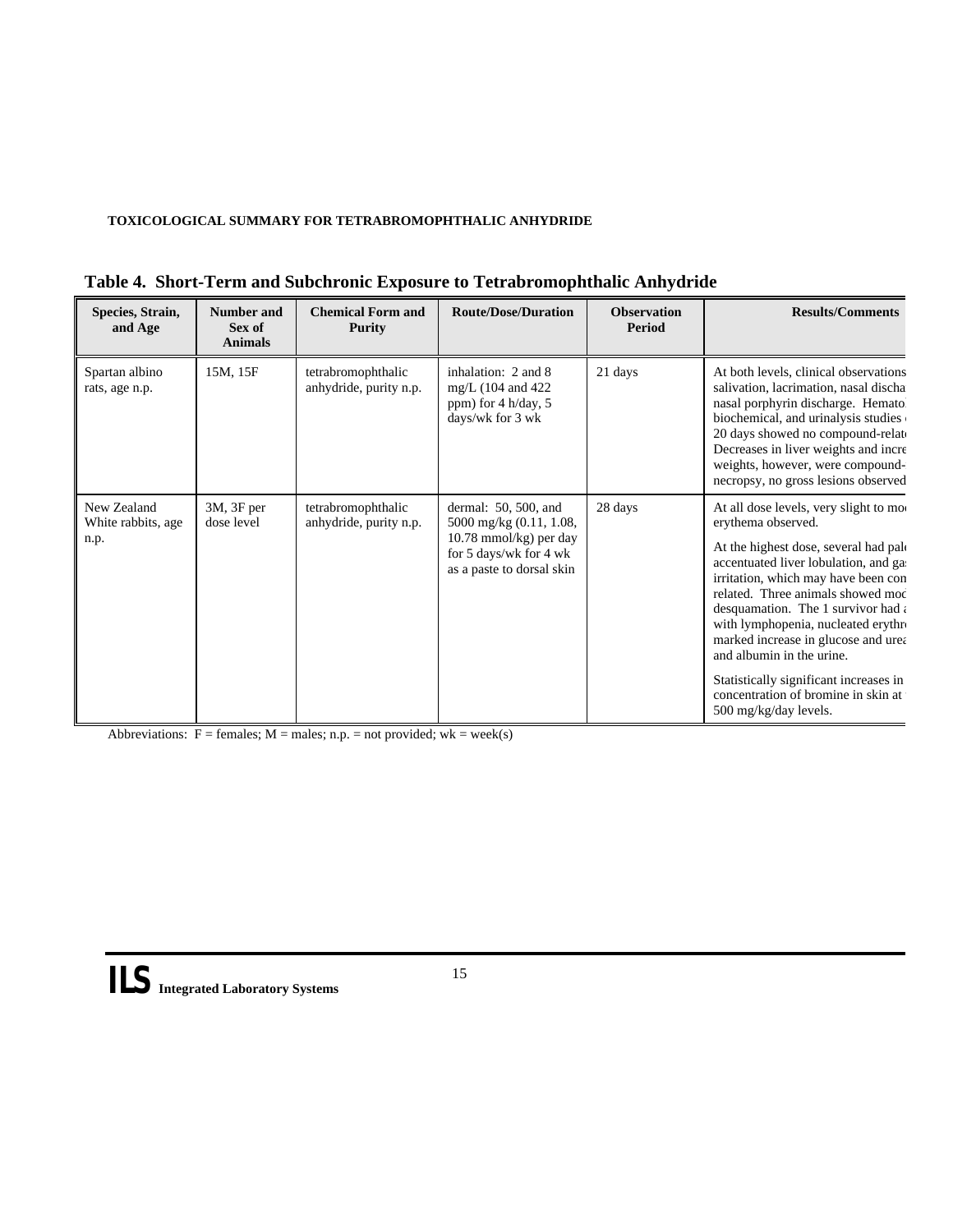## <span id="page-16-0"></span>**9.2 Reproductive and Teratological Effects**

## The details of this study are presented in **Table 5**.

In pregnant Charles River CD rats, tetrabromophthalic anhydride was administered by gavage at levels ranging from 30 to 10,000 mg/kg (0.065-21.565 mmol/kg) per day from day 6 to 15 of gestation. At levels between 30 to 3000 mg/kg/day, no changes in appearance or behavior were observed. Furthermore, no compound-related effects were seen in the number of viable or nonviable fetuses, resorptions, implantations, and corpora lutea. Rats receiving 10,000 mg/kg/day exhibited staining of the anogenital area and red nasal and/or oral discharge after the third day of treatment. All animals survived the 3000 mg/kg/day or less dose levels. At the highest dose, however, 4 out of 5 animals died by day 14. The deaths were linked to the treatment. The one surviving rat showed severely reduced body weight gains throughout the experiment (Goldenthal, 1978).

## **9.3 Carcinogenicity**

No carcinogenicity data were available.

## **9.4 Initiation/Promotion Studies**

No initiation/promotion studies were available.

## **9.5 Anticarcinogenicity**

No anticarcinogenicity data were available.

## **9.6 Genotoxicity**

The details of these studies are presented in **Table 6**.

In *Salmonella typhimurium* strains TA98, TA100, TA1535, TA1537, and TA1538 and *Saccharomyces cerevisiae* strain D4, tetrabromophthalic anhydride (doses ranging from 0.1- 10,000 µg/plate [0.2 nmol-21.565 µmol per plate]), in the presence and absence of Aroclor 1254 induced rat liver S9, showed no mutagenic response (Brusick, 1976; MacGregor and Friedman, 1977; Atherholt, 1979; Zeiger et al., 1985). Using Aroclor 1254-induced Syrian hamster liver S9 did not alter the results (Zeiger et al., 1985).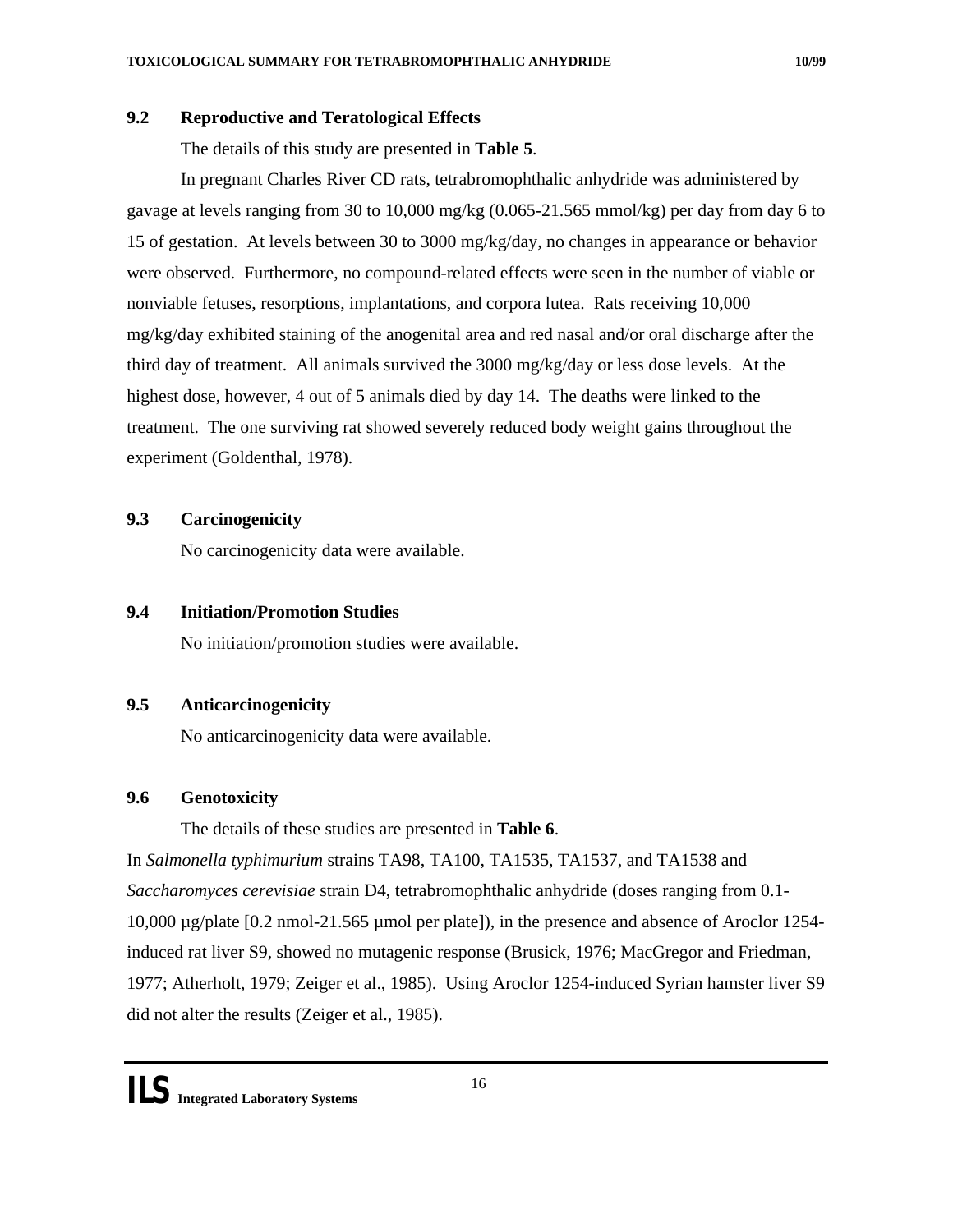#### **TOXICOLOGICAL SUMMARY FOR TETRABROMOPHTHALIC ANHYDRIDE**

| Species, Strain,<br>and Age                        | <b>Number and</b><br>Sex of<br><b>Animals</b> | <b>Chemical Form and</b><br>Purity           | <b>Route/Dose/Duration</b>                                                                                                                                                     | <b>Observation</b><br>Period | <b>Results/Comments</b>                                                                                                                                                                                                                                                                                                                                                                                                                                     |
|----------------------------------------------------|-----------------------------------------------|----------------------------------------------|--------------------------------------------------------------------------------------------------------------------------------------------------------------------------------|------------------------------|-------------------------------------------------------------------------------------------------------------------------------------------------------------------------------------------------------------------------------------------------------------------------------------------------------------------------------------------------------------------------------------------------------------------------------------------------------------|
| Rats, Charles<br>River CD, 12-<br>wk-old at mating | 5F/dose level                                 | tetrabromophthalic<br>anhydride, purity n.p. | orally by gavage: 30, 100,<br>300, 1000, 3000, and 10,000<br>mg/kg $(0.065, 0.216, 0.647,$<br>2.156, 6.469, 21.565<br>$mmol/kg$ ) per day from day 6<br>to day 15 of gestation | 20 days                      | $30-3000$ mg/kg/day dose: No moi<br>occurred. No compound-related c<br>appearance, behavior, and the nun<br>viable or nonviable fetuses, resorr<br>implantations, or corpora lutea ob<br>$10,000$ mg/kg/day dose: $4/5$ anim<br>gestation day 14. The deaths were<br>treatment. After $3rd$ day, staining<br>anogenital area and red nasal and/<br>discharge were observed. The sur<br>also showed severely reduced bod<br>gains throughout the experiment. |

|  |  | Table 5. Reproductive Toxicity and Teratology Study of Tetrabromophthalic Anhydride |  |
|--|--|-------------------------------------------------------------------------------------|--|
|  |  |                                                                                     |  |

Abbreviations:  $F =$  females; n.p. = not provided; wk = week(s)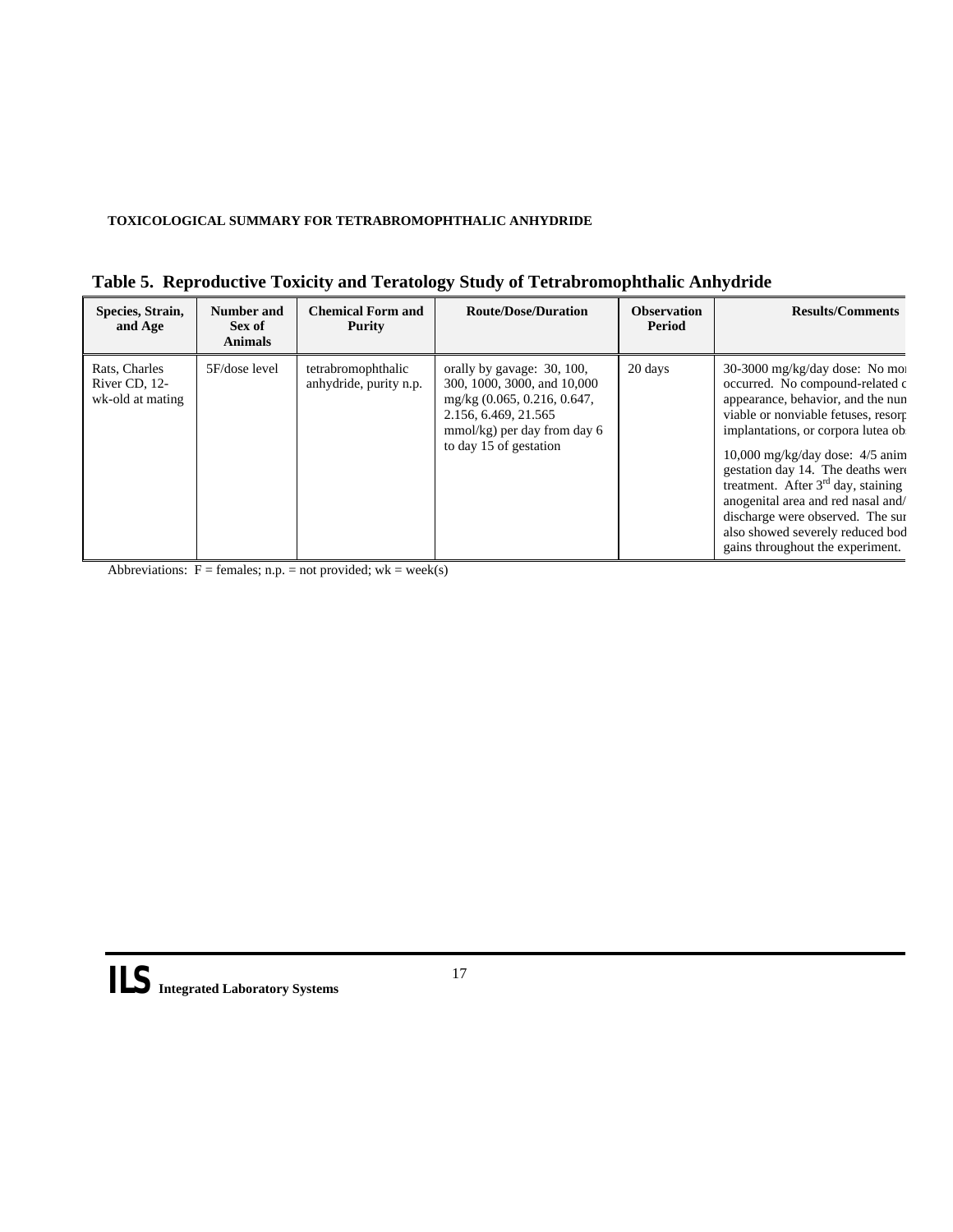### **TOXICOLOGICAL SUMMARY FOR TETRABROMOPHTHALIC ANHYDRIDE**

| <b>Test System or</b><br>Species, Strain, and<br>Age                               | <b>Biological</b><br><b>Endpoint</b> | S <sub>9</sub><br><b>Metabolic</b><br><b>Activation</b> | <b>Chemical Form</b><br>and Purity              | <b>Dose</b>                                                                                                                                                             | <b>Endpoint</b><br><b>Response</b> | <b>Comment:</b>                                                                                                             |
|------------------------------------------------------------------------------------|--------------------------------------|---------------------------------------------------------|-------------------------------------------------|-------------------------------------------------------------------------------------------------------------------------------------------------------------------------|------------------------------------|-----------------------------------------------------------------------------------------------------------------------------|
| <b>Lower Eukaryotic Systems</b>                                                    |                                      |                                                         |                                                 |                                                                                                                                                                         |                                    |                                                                                                                             |
| Saccharomyces<br>cerevisiae strain D4                                              | $Try+$ gene<br>conversions           | $+/-$                                                   | tetrabromophthalic<br>anhydride, purity<br>n.p. | 0.05, 0.25, 0.5, 5,<br>and 50 $\mu$ g/plate<br>(0.1, 0.54, 1.1, 11,<br>110 nmol/plate)                                                                                  | negative                           | $\overline{a}$                                                                                                              |
| <b>Prokaryotic Systems</b>                                                         |                                      |                                                         |                                                 |                                                                                                                                                                         |                                    |                                                                                                                             |
| Salmonella<br>typhimurium strains<br>TA98, TA100,<br>TA1535, TA1537,<br>and TA1538 | his gene mutations                   | $+/-$                                                   | tetrabromophthalic<br>anhydride, purity<br>n.p. | 0.05, 0.25, 0.5, 5,<br>and 50 $\mu$ g/plate<br>(0.1, 0.54, 1.1, 11,<br>110 nmol/plate)                                                                                  | negative                           | ä,                                                                                                                          |
| S. typhimurium<br>strains TA98,<br>TA100, TA1535,<br>and TA1537                    | his gene mutations                   | $+/-$                                                   | tetrabromophthalic<br>anhydride, purity<br>n.p. | 10, 100, 1000, and<br>$10,000 \mu g$ plate<br>(0.022, 0.216,<br>2.156, 21.565<br>umol/plate)                                                                            | negative                           |                                                                                                                             |
| S. typhimurium<br>strains TA98,<br>TA100, TA1535,<br>TA1537, and<br>TA1538         | <i>his</i> gene mutations            | $+/-$                                                   | tetrabromophthalic<br>anhydride, purity<br>n.p. | 0.1, 1.0, 10, 100,<br>and $1000 \mu g$ /plate<br>(0.2, 2.2, 22, 216,<br>2156 nmol/plate)                                                                                | negative                           | Without S9, $100 \mu g$ /<br>strain TA1537 result<br>twofold increase in t<br>number of colonies b<br>considered not signif |
| S. typhimurium<br>strains TA98,<br>TA100, TA1535,<br>and TA1537                    | his gene mutations                   | $+/-$                                                   | tetrabromophthalic<br>anhydride, 98%<br>pure    | 3, 10, 33, 100, 333,<br>1000, 3333, 6666,<br>and 10,000<br>$\mu$ g/plate (0.006,<br>0.022, 0.071,<br>0.216, 0.718,<br>2.156, 7.188,<br>14.38, and 21.565<br>umol/plate) | negative                           | In addition to rat live<br>Aroclor 1254-induce<br>hamster liver S9 was                                                      |

## **Table 6. Genotoxicity Studies of Tetrabromophthalic Anhydride**

Abbreviations: n.p. = not provided; "+" = presence; "-" = absence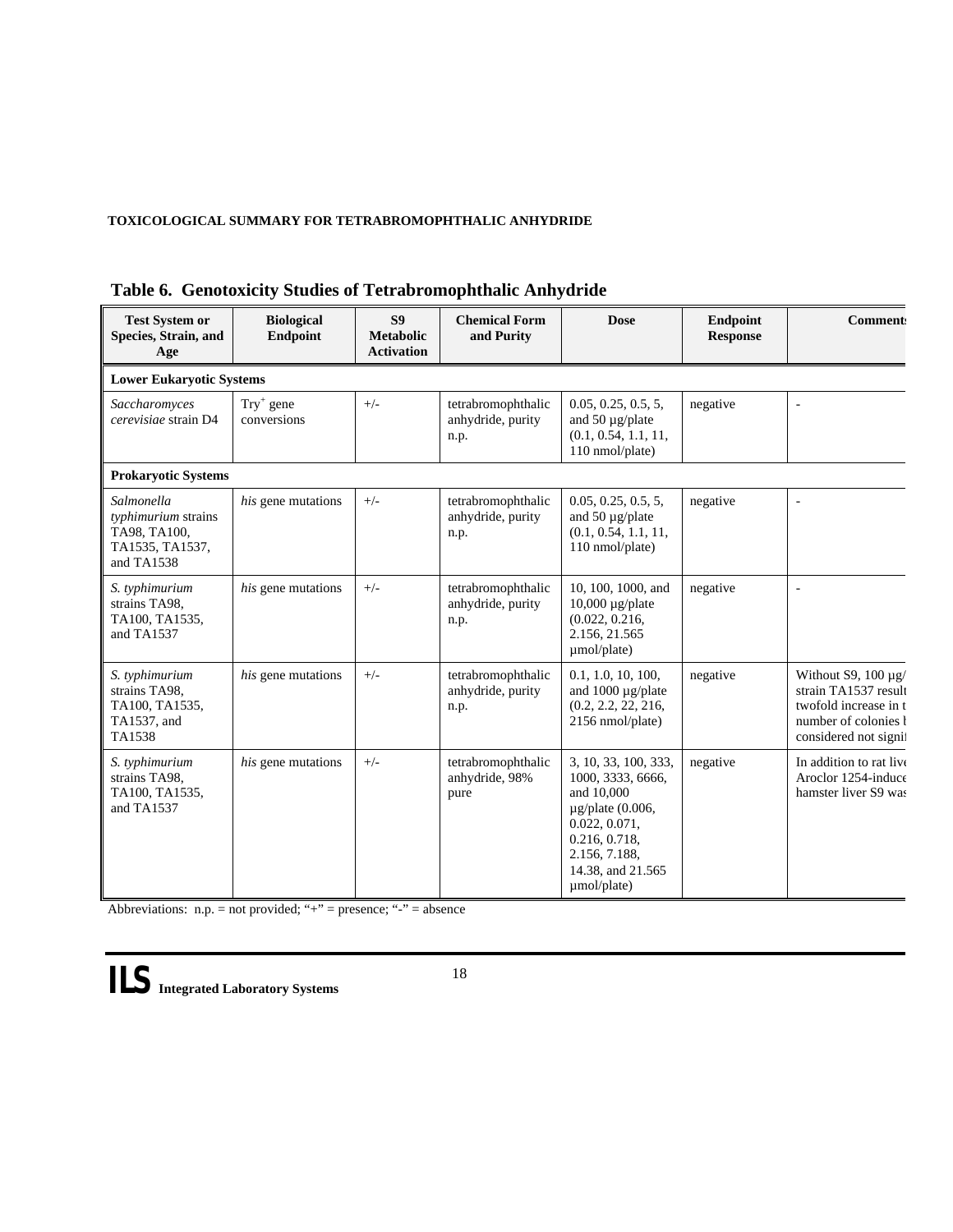## <span id="page-19-0"></span>**9.7 Cogenotoxicity**

No cogenotoxicity data were available.

### **9.8 Antigenotoxicity**

No antigenotoxicity data were available.

## **9.9 Immunotoxicity**

The details of these studies are presented in **Table 7**.

Tetrabromophthalic anhydride, applied as various formulations to the backs of male and female Hartley albino guinea pigs with patches occluded with dental dam for 6 hours at weekly intervals, induced sensitization in the test group versus control (Lewis, 1986). In another study using only male guinea pigs, all animals responded to the challenge dose of 0.1% (given via intradermal injection). Four of the eight showed an average flare response that was greater than twice that obtained with the sensitizing dose, while the other half had responses 158 to 186% of that induced by the sensitizing dose (Wazeter and Goldenthal, 1975c). In three guinea pigs administered  $0.25$ -1.0 g/kg  $(0.54$ -2.2 mmol/kg) of a solid form via cuff, slight edema and erythema resulted in 24 hours, while peeling was observed for up to two weeks. When tested as a 1% solution in acetone, dioxane, and guinea pig fat in 5 animals, tetrabromophthalic anhydride was found to not be a skin sensitizer (study not included in table) (Roudabush and Rouse, 1965). These last results were in agreement with the one human study conducted (see section 9.1.1).

## **10.0 STRUCTURE-ACTIVITY RELATIONSHIPS**

Because the aromatic carbon-bromide bonds in tetrabromophthalic anhydride are relatively inert, the compound is not expected to act as a biological alkylating agent (MacGregor and Friedman, 1977). However, in dimethylformamide solutions, it has been found to acylate protein amino groups (Friedman and Koenig, 1976; Whitfield and Friedman, 1973; both cited by MacGregor and Friedman, 1977), which suggests that it could acylate amino and other functional groups in DNA (Friedman, 1977; cited by MacGregor and Friedman, 1977).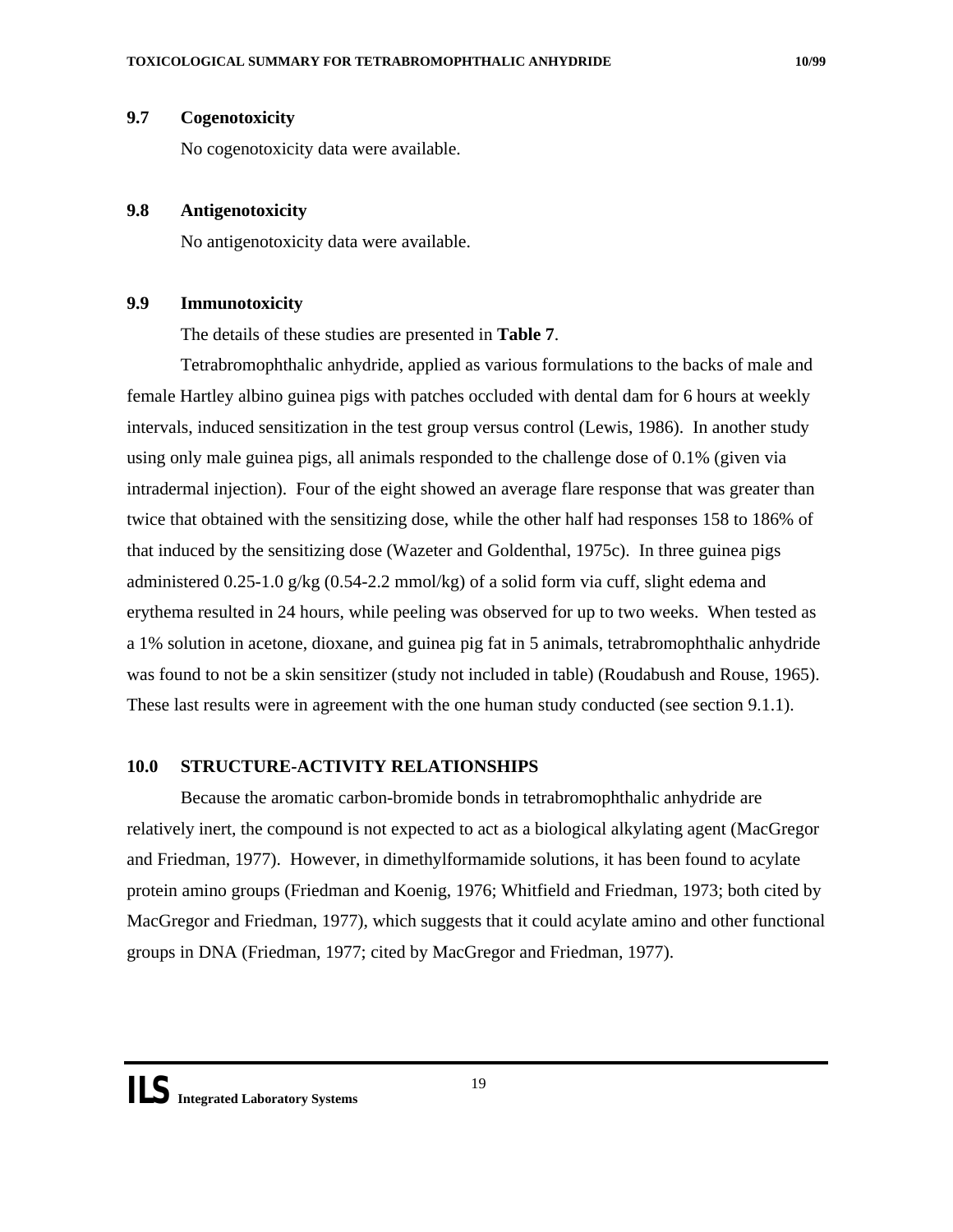## **TOXICOLOGICAL SUMMARY FOR TETRABROMOPHTHALIC ANHYDRIDE**

| <b>Species</b><br>Strain, and<br>Age | <b>Number</b><br>and Sex of<br><b>Animals</b> | <b>Chemical Form and</b><br><b>Purity</b>    | <b>Route/Dose/Duration</b>                                                                                                                                                       | <b>Observation</b><br>Period           | <b>Results/Comments</b>                                                                                                                                                                     |  |  |
|--------------------------------------|-----------------------------------------------|----------------------------------------------|----------------------------------------------------------------------------------------------------------------------------------------------------------------------------------|----------------------------------------|---------------------------------------------------------------------------------------------------------------------------------------------------------------------------------------------|--|--|
|                                      | <b>Guinea Pigs—Sensitization Experiments</b>  |                                              |                                                                                                                                                                                  |                                        |                                                                                                                                                                                             |  |  |
| Hartley<br>albino, age<br>n.p.       | 10M, 10F                                      | tetrabromophthalic<br>anhydride, purity n.p. | test material as a 95% $w/v$<br>formulation in acetone for 6<br>h once per wk for a total of<br>3 applications as patches<br>occluded with dental dam<br>primary challenge: test | 24 and 48 h<br>after each<br>treatment | Primary challenge: slight patchy eryth-<br>and slight patchy erythema and cases o<br>confluent or moderate patchy erythema<br>The same results were found in the recl<br>experiment.        |  |  |
|                                      |                                               |                                              | material as a 50% $w/v$<br>formulation in acetone for 6<br>h 2 wk later                                                                                                          |                                        |                                                                                                                                                                                             |  |  |
|                                      |                                               |                                              | rechallenge: test material as<br>a 5.0% $w/v$ formulation in<br>acetone for 6 h 1 wk later                                                                                       |                                        |                                                                                                                                                                                             |  |  |
| albino, strain<br>and age n.p.       | 8M                                            | tetrabromophthalic<br>anhydride, purity n.p. | 0.1% in NaCl solution<br>injected i.d. into back and<br>right flanks every other day<br>$3x/wk$ for a total of 10<br>doses: first dose, 0.05 mL;<br>remaining 9 doses, 0.10 mL   | 24 and 48 h<br>after each<br>treatment | Half exhibited an average flare respons<br>than twice the average response obtaine<br>sensitizing dose; remaining 4 exhibited<br>which were 158 to 186% of that induce<br>sensitizing dose. |  |  |
|                                      |                                               |                                              | challenge dose: 0.05 mL<br>given 2 wk later                                                                                                                                      |                                        |                                                                                                                                                                                             |  |  |
| strain and age<br>n.p.               | 3, sex n.p.                                   | tetrabromophthalic<br>anhydride, purity n.p. | $0.25 - 1.0$ g/kg $(0.54 - 2.2)$<br>mmol/kg) via cuff; specific<br>dose levels n.p.                                                                                              | $24$ h and at 1<br>and 2 wk            | Slight edema and erythema was observ<br>while desquamation occurred at 1 and 2                                                                                                              |  |  |

|  |  |  |  | Table 7. Immunotoxicity Studies of Tetrabromophthalic Anhydride |  |
|--|--|--|--|-----------------------------------------------------------------|--|
|--|--|--|--|-----------------------------------------------------------------|--|

Abbreviations:  $F =$  females;  $h =$  hour(s); i.d. = intradermally;  $M =$  males; n.p. = not provided; wk = week(s)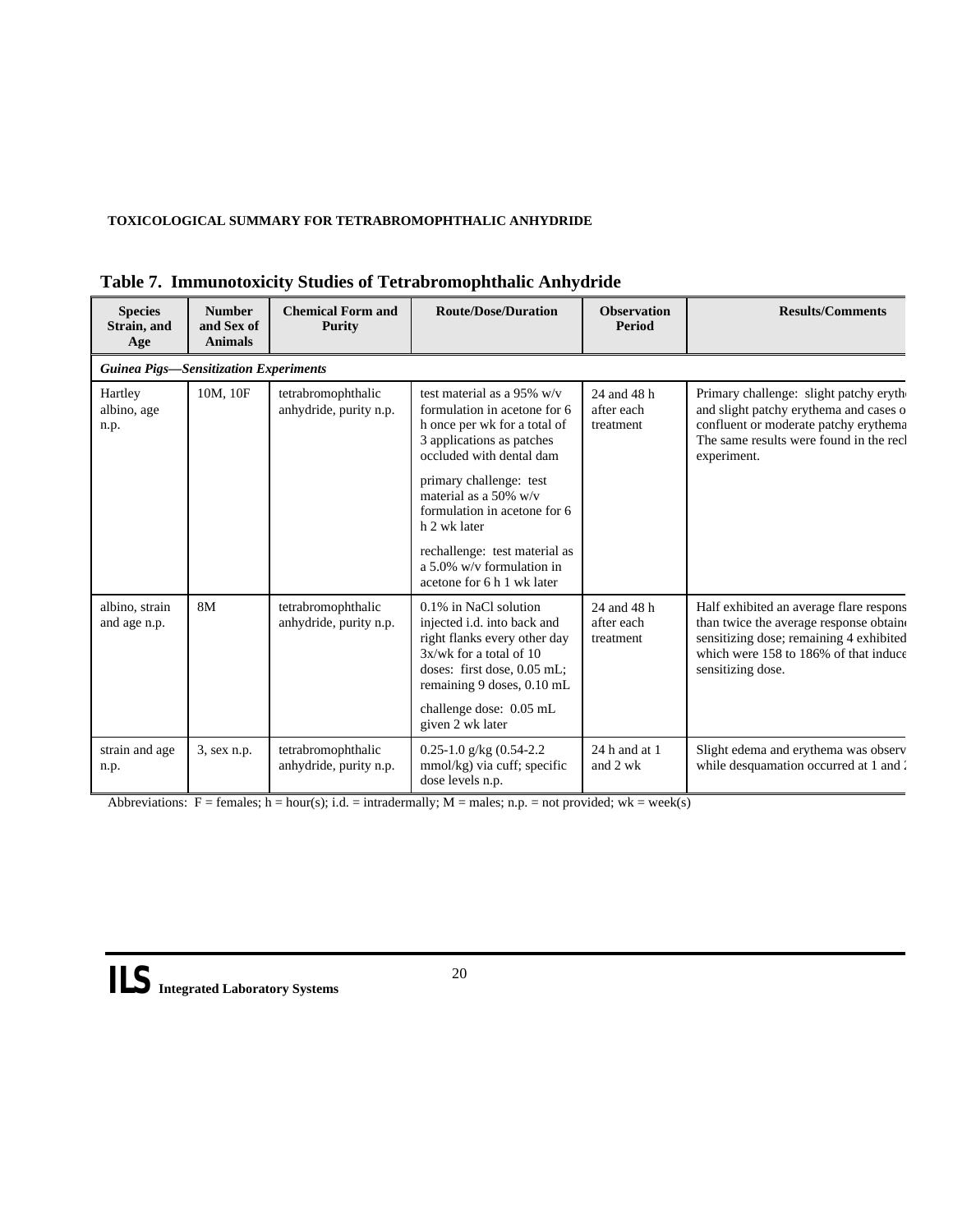## **Tetrachlorophthalic Anhydride**

The NTP (1993) has previously conducted comprehensive toxicology studies of the structurally related tetrachlorophthalic anhydride which are briefly summarized below.

In 10 male and 10 female F344/N rats given tetrachlorophthalic anhydride (TCPA) (94, 187, 375, 750, and 1500 mg/kg) by oral gavage for 5 days per week for 13 weeks, 1 female died at a dose of 750 mg/kg and 5 males and 1 female died at a dose of 1500 mg/kg. Average final body weights and body weight gains were lowered in males given >375 mg/kg and in females at all dose levels. Relative liver weights were found to be slightly increased in both sexes at >187 mg/kg. Furthermore, dose-dependent increases in kidney weights and in the incidence and severity of renal tubule necrosis and/or dilatation were observed in the two groups.

Under the same test conditions,  $B6C3F<sub>1</sub>$  mice exhibited no chemical-related effects on survival, body weights, or organ weights; the mice did show decreases in red blood cell measurements.

In *in vitro* tests, TCPA (doses not provided) was not mutagenic in *Salmonella typhimurium* in the presence and absence of metabolic activation. In Chinese hamster ovary cells, sister chromatid exchanges and chromosomal aberrations were not induced. In mouse bone marrow cells, chromosomal aberrations were not induced with TCPA after 17 hours after intraperitoneal injection; however, an increase in sister chromatid exchanges was seen after 23 hours. In *in vivo* tests with *Drosophila melanogaster*, TCPA (doses not provided) gave equivocal results in the induction of sex-linked recessive lethal mutations when administered by feeding and negative results when administered by injection.

## **11.0 ONLINE DATABASES AND SECONDARY REFERENCES**

## **11.1 Online Databases**

## Chemical Information System Files

SANSS (Structure and Nomenclature Search System) TSCATS (Toxic Substances Control Act Test Submissions)

National Library of Medicine Databases

EMIC and EMICBACK (Environmental Mutagen Information Center)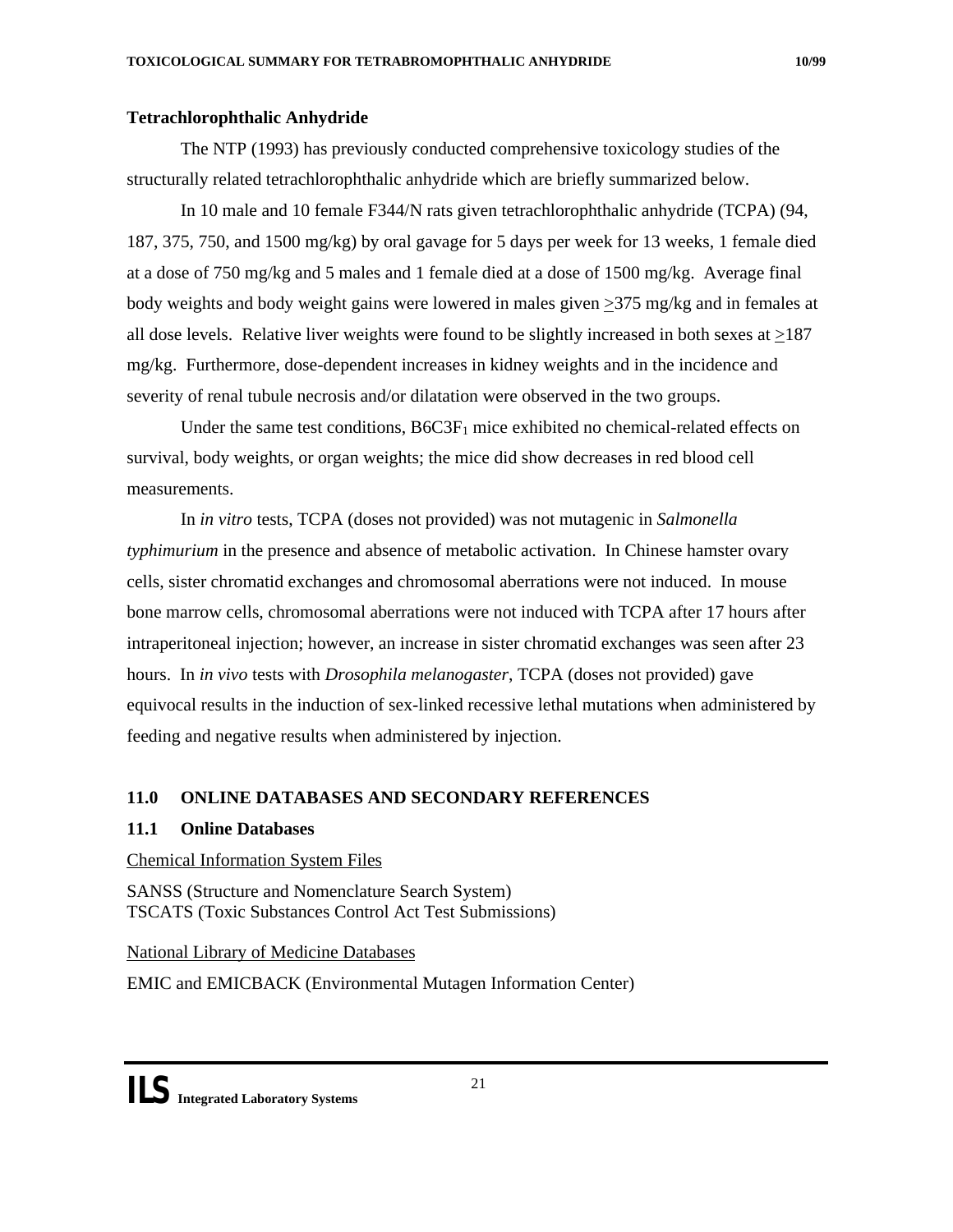STN International Files BIOSIS CANCERLIT CAPLUS CHEMLIST EMBASE **HSDB** MEDLINE Registry **RTECS TOXLINE** 

TOXLINE includes the following subfiles:

| <b>Toxicity Bibliography</b>                                                       | <b>TOXBIB</b> |
|------------------------------------------------------------------------------------|---------------|
| <b>International Labor Office</b>                                                  | <b>CIS</b>    |
| Hazardous Materials Technical Center                                               | <b>HMTC</b>   |
| <b>Environmental Mutagen Information Center File</b>                               | <b>EMIC</b>   |
| Environmental Teratology Information Center File (continued after<br>1989 by DART) | <b>ETIC</b>   |
| <b>Toxicology Document and Data Depository</b>                                     | <b>NTIS</b>   |
| <b>Toxicological Research Projects</b>                                             | <b>CRISP</b>  |
| NIOSHTIC®                                                                          | <b>NIOSH</b>  |
| <b>Pesticides Abstracts</b>                                                        | <b>PESTAB</b> |
| Poisonous Plants Bibliography                                                      | <b>PPBIB</b>  |
| Aneuploidy                                                                         | <b>ANEUPL</b> |
| <b>Epidemiology Information System</b>                                             | <b>EPIDEM</b> |
| <b>Toxic Substances Control Act Test Submissions</b>                               | <b>TSCATS</b> |
| Toxicological Aspects of Environmental Health                                      | <b>BIOSIS</b> |
| <b>International Pharmaceutical Abstracts</b>                                      | <b>IPA</b>    |
| <b>Federal Research in Progress</b>                                                | <b>FEDRIP</b> |
| Developmental and Reproductive Toxicology                                          | <b>DART</b>   |

In-House Databases

CPI Electronic Publishing Federal Databases on CD Current Contents on Diskette® The Merck Index, 1996, on CD-ROM

## **11.2 Secondary References**

Budavari, S., Ed. 1996. The Merck Index, 12<sup>th</sup> ed. Merck & Co., Inc., Whitehouse Station, NJ.

Esposito, R., Ed. 1999. Genium's Handbook of Safety, Health, and Environmental Data for Common Hazardous Substances. The McGraw-Hill Companies, Inc., New York, NY.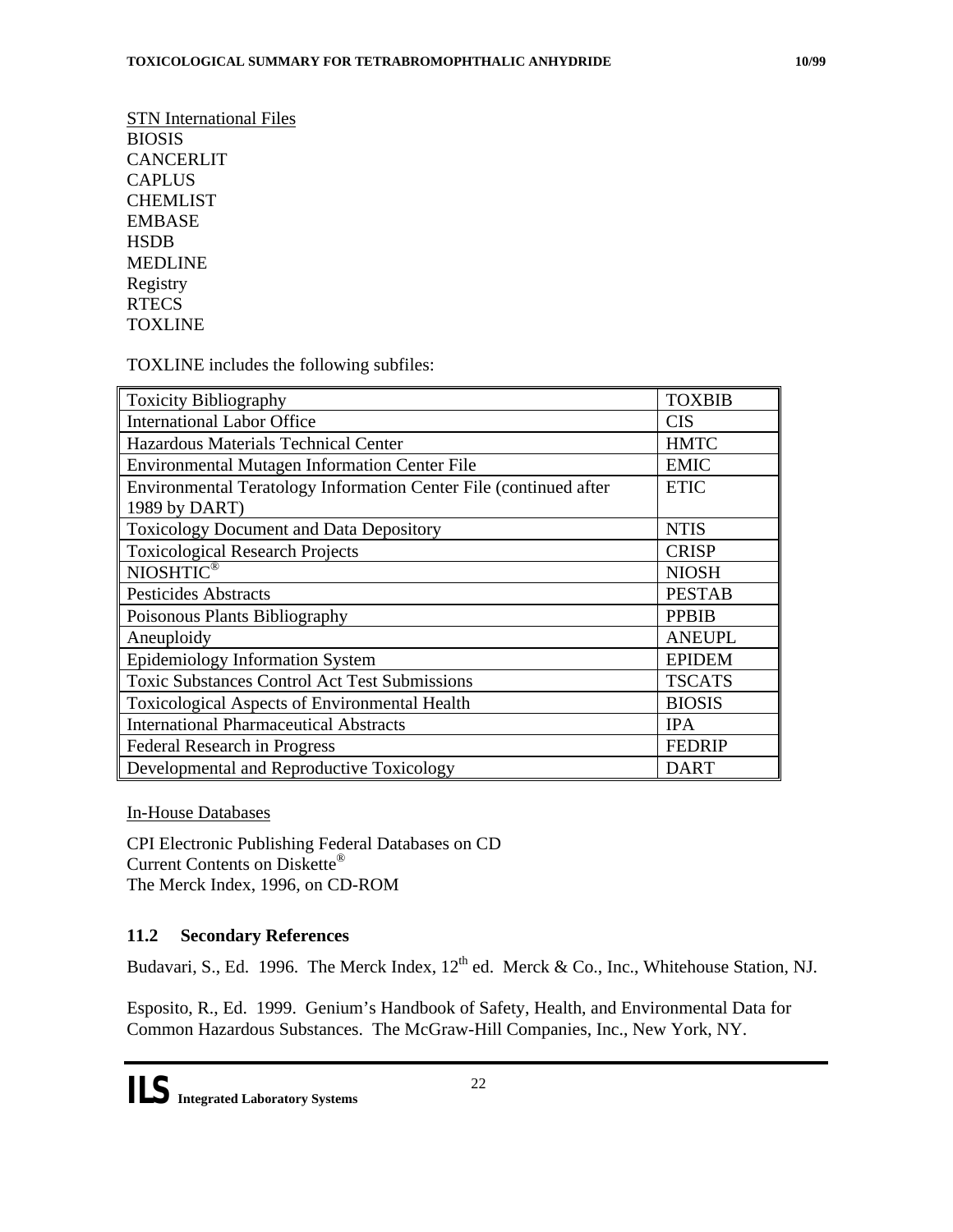<span id="page-23-0"></span>Larsen, E.R. 1980. Flame retardants (halogenated). In: Grayson, M., and D. Eckroth, Eds. Kirk-Othmer Encyclopedia of Chemical Technology.  $3<sup>rd</sup>$  ed. Vol. 10. John Wiley & Sons, Inc., New York, NY.

Weast, R.C., and M.J. Astle, Eds. 1979. CRC Handbook of Chemistry and Physics.  $60^{th}$  ed. CRC Press, Inc., Boca Raton, FL.

## **12.0 REFERENCES**

Atherholt, T.B. 1979. Evaluation of the mutagenic potential of S-TBPA in the Ames Salmonella/microsome plate test. Cannon Laboratories, Reading, PA. NTIS OTS0522248.

Brusick, D. 1976. Mutagenicity evaluation of 859-74-4. Final Report. Litton Bionetics, Inc., Kensington, MD. NTIS OTS0523279.

Budavari, S., Ed. 1996. The Merck Index,  $12^{th}$  ed. Merck & Co., Inc., Whitehouse Station, NJ.

Butz, R.G. 1979. Persistence of PHT-4 in soil at 1 and 10  $\mu$ g/g. Velsicol Chemical Corporation, Chicago, IL. NTIS OTS0523288.

Butz, R.G., and Y.H. Atallah. 1979. Effects of PHT-4 on soil microflora at 1 and 10  $\mu$ g/g. Velsicol Chemical Corporation, Chicago, IL. NTIS OTS0523290.

Calmbacher, C.W. 1978a. The acute toxicity of Firemaster PHT4 to the bluegill sunfish *Lepomis macrochirus* Rafinesque. Union Carbide Environmental Services, Tarrytown, NY. NTIS OTS0523283; NTIS OTS0200512.

Calmbacher, C.W. 1978b. The acute toxicity of Firemaster PHT4 to the rainbow trout *Salmo gairdneri* Richardson. Union Carbide Environmental Services, Tarrytown, NY. NTIS OTS0523282; NTIS OTS0200512.

Chemcyclopedia Online. 1999. Organic, Pharmaceuticals and Fine Chemicals. Available at http://pubs3.acs.org:8899/chemcy/. The American Chemical Society, Washington, DC. Last accessed May 4, 1999.

Dagani, M.J., H.J. Barda, and T.J. Benya. 1985. Tetrabromophthalic anhydride. In: Gerhartz, W., Y.S. Yamamoto, F.T. Campbell, R. Pfefferkorn, and J.F. Rounsaville, Eds. Ullmann's Encyclopedia of Industrial Chemistry. 5<sup>th</sup> ed. Vol. A4. VCH Publishers, Deerfield Beach, FL.

Dean, W.P., and D.C. Jessup. 1978. Acute oral toxicity study in mice. International Research and Development Corporation, Mattawan, MI. NTIS OTS0523284.

Diaz, L. 1978. Pharmacokinetics of PHT-4 in rats. Velsicol Chemical Corporation, Chicago, IL. NTIS OTS0523291.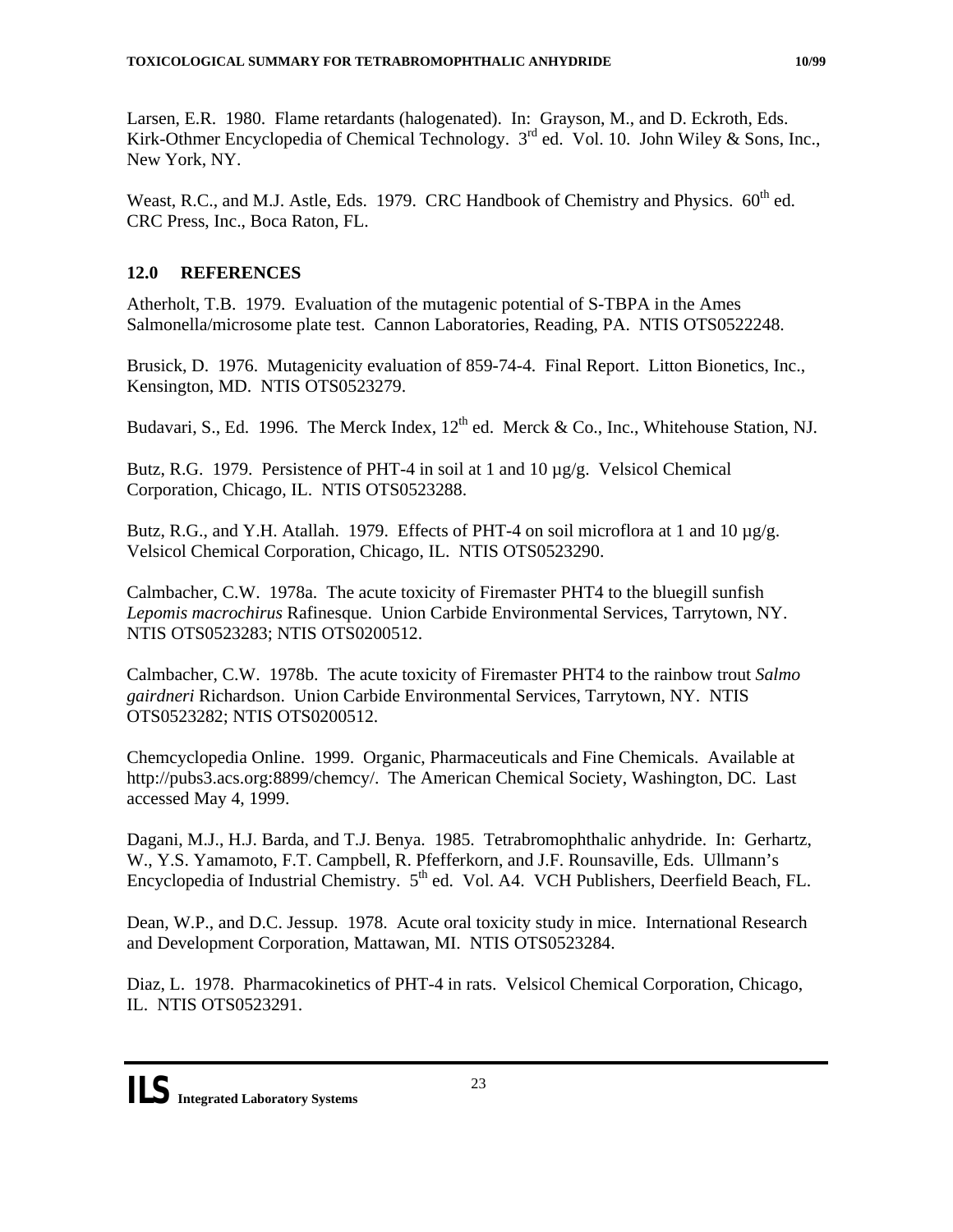<span id="page-24-0"></span>Doyle, R.L., and J.R. Elsea. 1964. Acute toxicity studies on tetrabromophthalic anhydride. Hill Top Research Institute, Inc., Miamiville, OH. NTIS OTS0522251; NTIS OTS0523267; NTIS OTS0200512.

Drozdowski, D. 1978. Comparative inhalation toxicity tests. United States Testing Company, Inc., Hoboken, NJ. NTIS OTS0523285.

Dumler, R., H. Thoma, D. Lenoir, and O. Hutzinger. 1989. PBDF and PBDD from the combustion of bromine containing flame retarded polymers: A survey. Chemosphere 19(12):2023-2031.

Esposito, R., Ed. 1999. Genium's Handbook of Safety, Health, and Environmental Data for Common Hazardous Substances. The McGraw-Hill Companies, Inc., New York, NY.

Friedman, M. 1977. Effect of lysine modification on chemical, physical, nutritive, and functional properties of proteins. In: Whitaker, J.R., and S.R. Tannenbaum, Eds. Food Proteins. Avi, Wesport, CN, pp. 446-483. Cited by MacGregor and Friedman (1977).

Friedman, M., and N.H. Koenig. 1976. Two-solvent process for flame resistant wool with tetrabromophthalic anhydride. Proc. Fifth Int. Text. Res. Conf. 5:65-72. Cited by MacGregor and Friedman (1977).

Goldenthal, E.I. 1978. Pilot teratology study in rats with tetrabromophthalic anhydride. International Research and Development Corporation, Mattawan, MI. NTIS OTS0200425.

ITC (Interagency Testing Committee). 1989. Twenty-fifth report of the TSCA Interagency Testing Committee to the Administrator; receipt of report and request for comments regarding *Priority Testing List* of chemicals; notice. Fed. Regist. 54(237):51114-511130.

ITC (Interagency Testing Committee). 1994. Thirty-third report of the TSCA Interagency Testing Committee to the administrator; receipt of report and request for comments; notice. Fed. Regist. 59:3764-3769.

Larsen, E.R. 1980. Flame retardants (halogenated). In: Grayson, M., and D. Eckroth, Eds. Kirk-Othmer Encyclopedia of Chemical Technology.  $3^{rd}$  ed. Vol. 10. John Wiley & Sons, Inc., New York, NY.

Lewis, D.K. 1986. Delayed contact hypersensitivity study in guinea pigs. Hill Top Research, Inc., Cincinnati, OH. NTIS OTS0522247.

MacGregor, J.T., and M. Friedman. 1977. Nonmutagenicity of tetrabromophthalic anhydride and tetrabromophthalic acid in the Ames Salmonella/microsome mutagenicity test. Mutat. Res. 56(1):81-84.

Mallory, V.T., R.W. Naismith, and R.J. Matthews. 1986. Primary eye irritation. Pharmakon Research International, Waverly, PA. NTIS OTS0522250.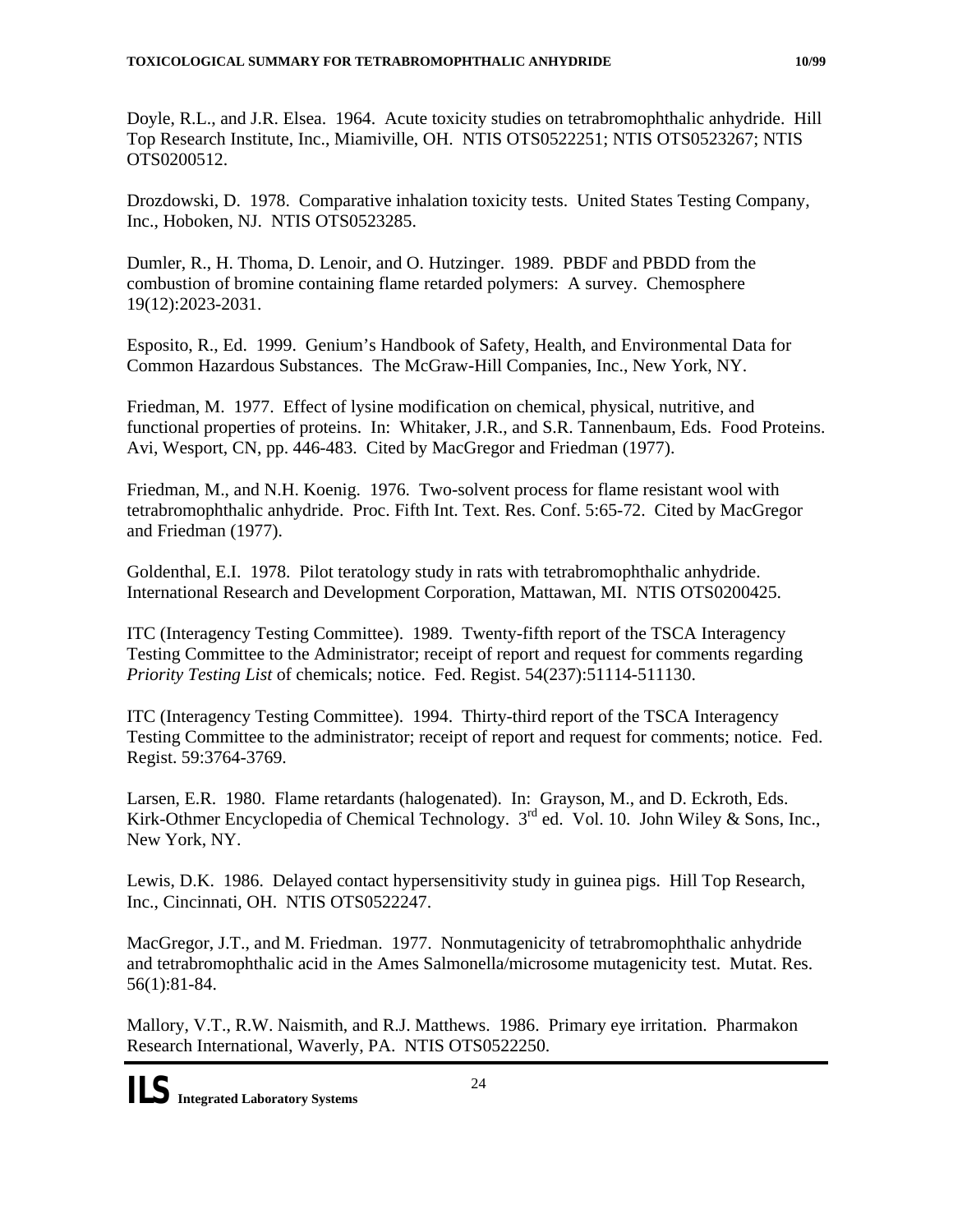Morrissey, A.E. 1978. The acute toxicity of Firemaster PHT4 to the water flea *Daphnia magna*  Straus. Union Carbide Environmental Services, Tarrytown, NY. NTIS OTS0523281; NTIS OTS0200512.

NLM (National Library of Medicine). 1995. Medical Subject Headings—Annotated Alphabetical List, 1996. National Library of Medicine, Library Operations, Medical Subject Headings Section, Bethesda, MD. NTIS No. PB96-964801.

NTP (National Toxicology Program). 1993. Toxicity studies of tetrachlorophthalic anhydride (CAS No. 117-08-8) administered by gavage to F344/N rats and  $B6C3F<sub>1</sub>$  mice. Technical Report No. 28. National Toxicology Program, Research Triangle Park, NC. NTIS No. PB94- 119245. Internet address: http://ntp-server.niehs.nih.gov/htdocs/ST-studies/TOX028.html. Last accessed October 6, 1999.

Nye, D.E. 1978. The bioaccumulation of tetrabromophthalic anhydride in the bluegill sunfish. Stoner Laboratories, Santa Clara, CA. NTIS OTS0523287.

Pettigrew, A. 1992. Flame retardants (halogenated). In: Kroschwitz, J.I, and M. Howe-Grant, Eds. Kirk-Othmer Encyclopedia of Chemical Technology.  $4<sup>th</sup>$  ed. Vol. 10. John Wiley & Sons, Inc., New York, NY.

Radian Corporation. 1991. Tetrabromophthalic Anhydride. NTP Chemical Repository. Available at http://ntp-server.niehs.nih.gov/htdocs/CHEM\_H&S/NTP\_Chem6/Radian632-79- 1.html. Last updated August 29, 1991. Last accessed November 17, 1998.

Roudabush, R.L., and B.P. Rouse, Jr. 1965. Toxicity and health hazard summary on tetrabromophthalic anhydride. Eastman Kodak Company, Kodak Park. NTIS OTS0521611.

SRI (Stanford Research Institute). 1998. Directory of Chemical Producers, United States. SRI International, Menlo Park, CA.

Thoma, H., S. Rist, G. Hauschulz, and O. Hutzinger. 1986a. Polybrominated dibenzodioxins (PBrDD) and dibenzofurans (PBrDF) in some flame retardant preparations. Chemosphere 15(9- 12):2111-2113.

Thoma, H., S. Rist, G. Hauschulz, and O. Hutzinger. 1986b. Polybrominated dibenzodioxins and -furans from the pyrolysis of some flame retardants. Chemosphere 15(5):649-652.

U.S. EPA (U.S. Environmental Protection Agency). 1998. OPPT High Production Volume Chemicals. U.S. Environmental Protection Agency, Office of Pollution Prevention and Toxics, Washington, DC. Available at http://www.epa.gov/opptintr/chemtest/hbv.htm. (11/20/97).

Velsicol Chemical Corporation. 1977. Tetrabromophthalic anhydride: A series of toxicity, sensitization, and mutagenicity studies in rabbits, rats, and guinea pigs. Velsicol Chemical Corporation, Ann Arbor, MI. NTIS OTS0539755.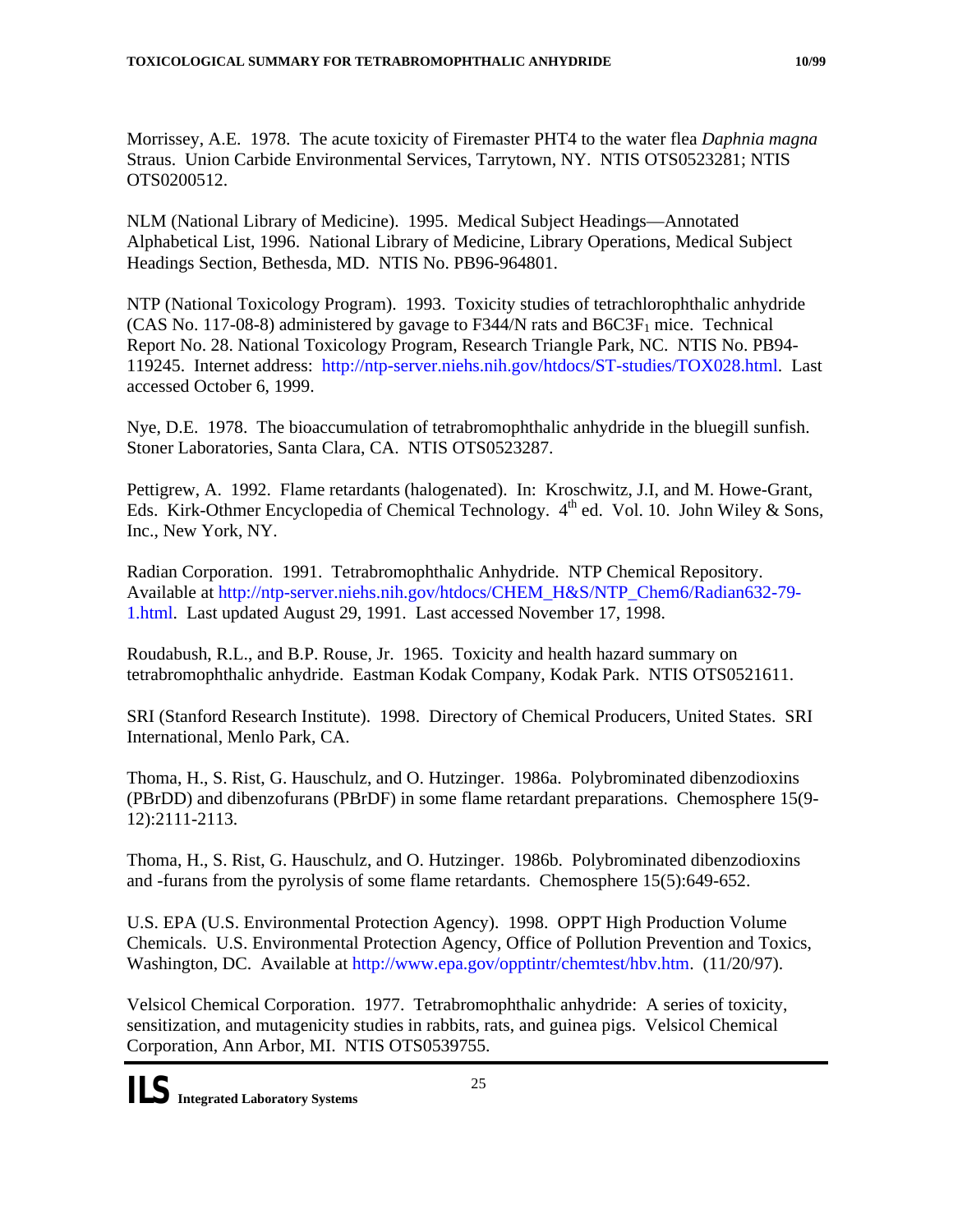Wazeter, F.X., and E.I. Goldenthal. 1974a. Acute inhalation toxicity in the albino rat. International Research and Development Corporation, Mattawan, MI. NTIS OTS0522251.

Wazeter, F.X., and E.I. Goldenthal. 1974b. Eye irritation study in albino rabbits. International Research and Development Corporation, Mattawan, MI. NTIS OTS0523271.

Wazeter, F.X., and E.I. Goldenthal. 1974c. Primary skin irritation study in albino rabbits. International Research and Development Corporation, Mattawan, MI. NTIS OTS0522251.

Wazeter, F.X., and E.I. Goldenthal. 1975a. Acute inhalation toxicity in the albino rat after pyrolysis. Dated 03/12/75. International Research and Development Corporation, Mattawan, MI. NTIS OTS0523274; NTIS OTS0200512.

Wazeter, F.X., and E.I. Goldenthal. 1975b. Acute inhalation toxicity in the albino rat after pyrolysis. Dated 03/26/75. International Research and Development Corporation, Mattawan, MI. NTIS OTS0200512.

Wazeter, F.X., and E.I. Goldenthal. 1975c. Dermal sensitization study in the albino guinea pig. International Research and Development Corporation, Mattawan, MI. NTIS OTS0522251.

Wazeter, F.X., and E.I. Goldenthal. 1975d. Twenty-eight day dermal toxicity study in rabbits. International Research and Development Corporation, Mattawan, MI. NTIS OTS0523276.

Wazeter, F.X., and E.I. Goldenthal. 1975e. Twenty-one day inhalation toxicity study in rats. International Research and Development Corporation, Mattawan, MI. NTIS OTS0523277; NTIS OTS0522251; NTIS OTS0200512.

Weast, R.C., and M.J. Astle, Eds. 1979. CRC handbook of Chemistry and Physics.  $60^{th}$  ed. CRC Press, Inc., Boca Raton, FL.

Wenzel, P.M. 1976. Report to Michigan Chemical Corporation: Human repeated insult patch test with Firemaster® PHT4. Industrial Bio-Test Laboratories, Inc., Northbrook, IL. NTIS OTS0523278; NTIS OTS0200512.

Whitfield, R.E., and M. Friedman. 1973. Flame-resistant wool. III. Chemical modification of wool and chlorendic anhydride and related haloorganic acid anhydrides. Text. Chem. Color. 5:76-78. Cited by MacGregor and Friedman (1977).

Wolven, A., and I. Levenstein. 1958. Acute dermal study of tetrabromophthalic anhydride. Leberco Laboratories, Roselle Park, NJ. NTIS OTS0523269; NTIS OTS0522251; NTIS OTS0200512.

Yu, C.C. 1978. Partition coefficient of several flame retardants and industrial chemicals. Velsicol Chemical Corporation, Ann Arbor, MI. NTIS OTS0523316.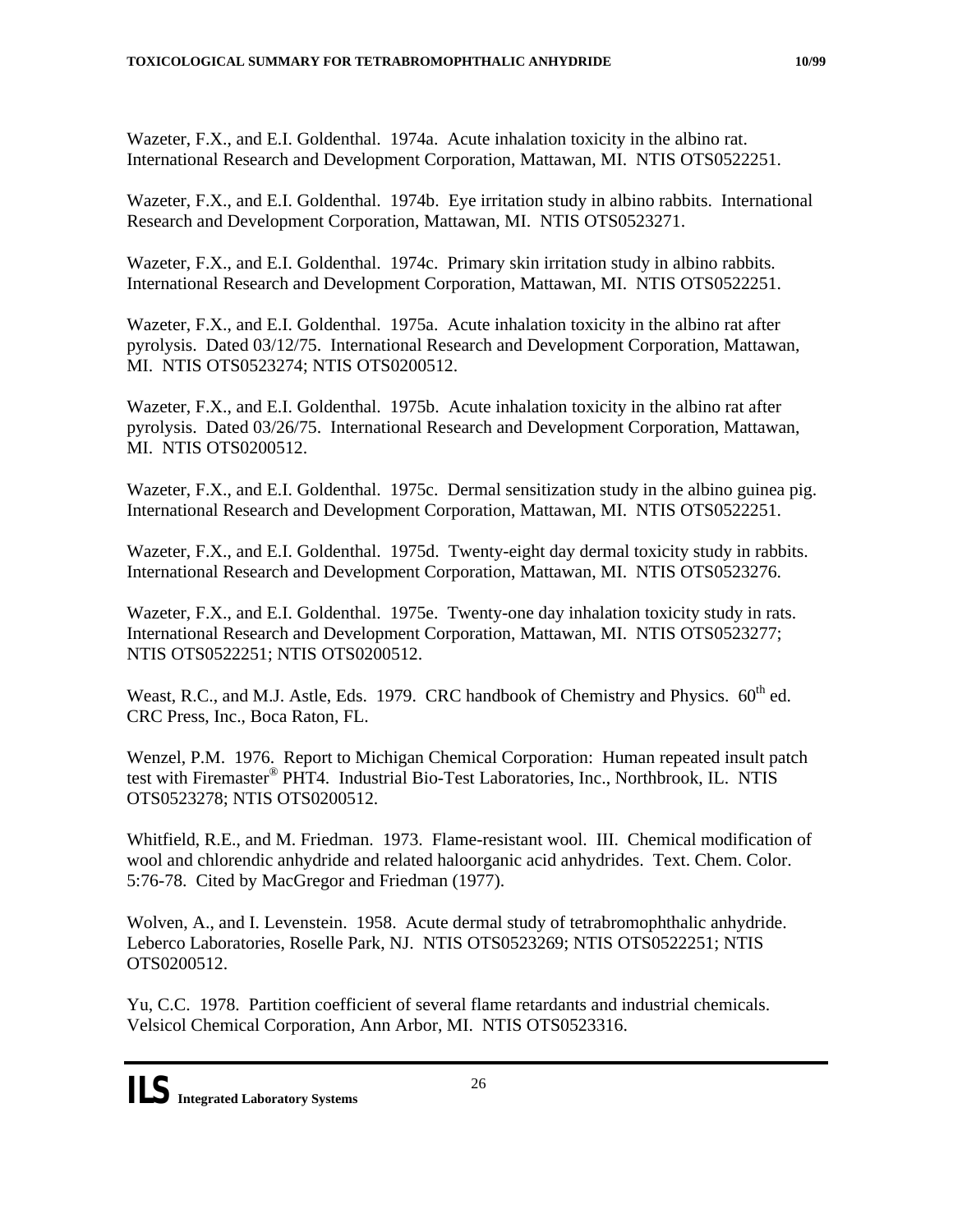Yu, C.C., and Y.H. Atallah. 1978a. Photolysis of PHT-4. Velsicol Chemical Corporation, Ann Arbor, MI. NTIS OTS0523289.

Yu, C.C., and Y.H. Atallah. 1978b. Water solubility of several flame retardants and industrial chemicals. Velsicol Chemical Corporation, Ann Arbor, MI. NTIS OTS0523253; NTIS OTS0001055; NTIS OTS0523317.

Zeiger, E., S. Haworth, K. Mortelmans, and W. Speck. 1985. Mutagenicity testing of di(2 ethylhexyl)phthalate and related chemicals in *Salmonella*. Environ. Mutagen. 7:213-232.

## **13.0 REFERENCES CONSIDERED BUT NOT CITED**

Kier, L.E., D.J. Brusick, A.E. Auletta, E.S. Von Halle, M.M. Brown, V.F. Simmon, V. Dunkel, J. McCann, K. Mortelmans, M. Prival, T.K. Rao, and V. Ray. The *Salmonella typhimurium*/ mammalian microsomal assay. A report of the U.S. Environmental Protection Agency Gene-Tox Program. 1986. Mutat. Res. 168:69-240.

Liepins, R., and E.M. Pearce. 1976. Chemistry and toxicity of flame retardants for plastics. Environ. Health Perspect. 17:55-63.

Snow Wolff, M., H.A. Anderson, F. Camper, M.N. Nikaido, S.M. Daum, N. Haymes, and I.J. Selikoff. 1979. Analysis of adipose tissue and serum from PBB (polybrominated biphenyl) exposed workers. J. Environ. Pathol. Toxicol. 2:1397-1411.

SRI International. 1977. Organo bromides, iodides, and fluorides class study. SRI International, Bethesda, MD. NTIS OTS0523797.

Ter Haar, G.L. 1987. Letter from Ethyl Corporation to U.S. EPA regarding complaints from employees concerning respiratory problems possibly related to a process used at the plant. Ethyl Corporation, Baton Rouge, LA. NITS OTS0000559-0.

Ulsamer, A.G., R.E. Osterberg, and J. McLaughlin, Jr. 1980. Flame-retardant chemicals in textiles. Clin. Toxicol. 17(1):101-131.

Walker, J.D. 1996. Testing decisions of the TSCA Interagency Testing Committee for chemicals on the Canadian Environmental Protection Act Domestic Substances List and Priority Substances List: Di-*tert*-butylphenol, ethyl benzene, brominated flame retardants, phthalate esters, chloroparaffins, chlorinated benzenes, and analines. In: La Point, T.W., F.T. Price, and E.E. Little, Eds. Environmental Toxicology and Risk Assessment,  $4<sup>th</sup>$  vol., ASTM STP 1262. American Society for Testing and Materials, Philadelphia, PA, pp. 18-54.

Wolf, R. 1992. Flame retardants. In: Elvers, B., S. Hawkins, and G. Schulz, Eds. Ullmann's Encyclopedia of Industrial Chemistry. 5<sup>th</sup> ed. Vol. A20. VCH Publishers, New York, NY.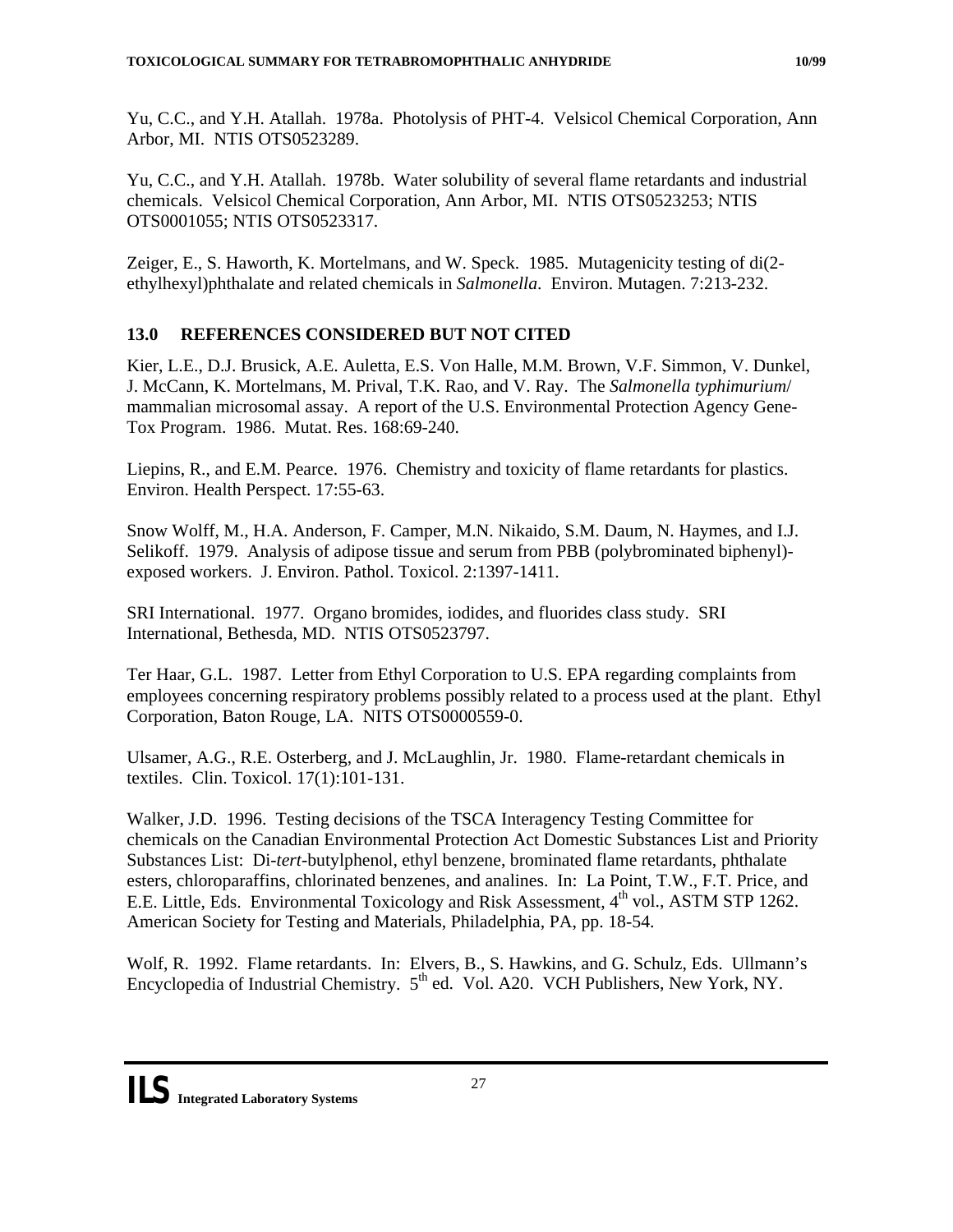Wolven, A., and I. Levenstein. Letter from Leberco Laboratories to Michigan Chemical Corporation regarding acute oral study of tetrabromophthalic anhydride. Leberco Laboratories, Roselle Park, NJ. NTIS OTS0523268.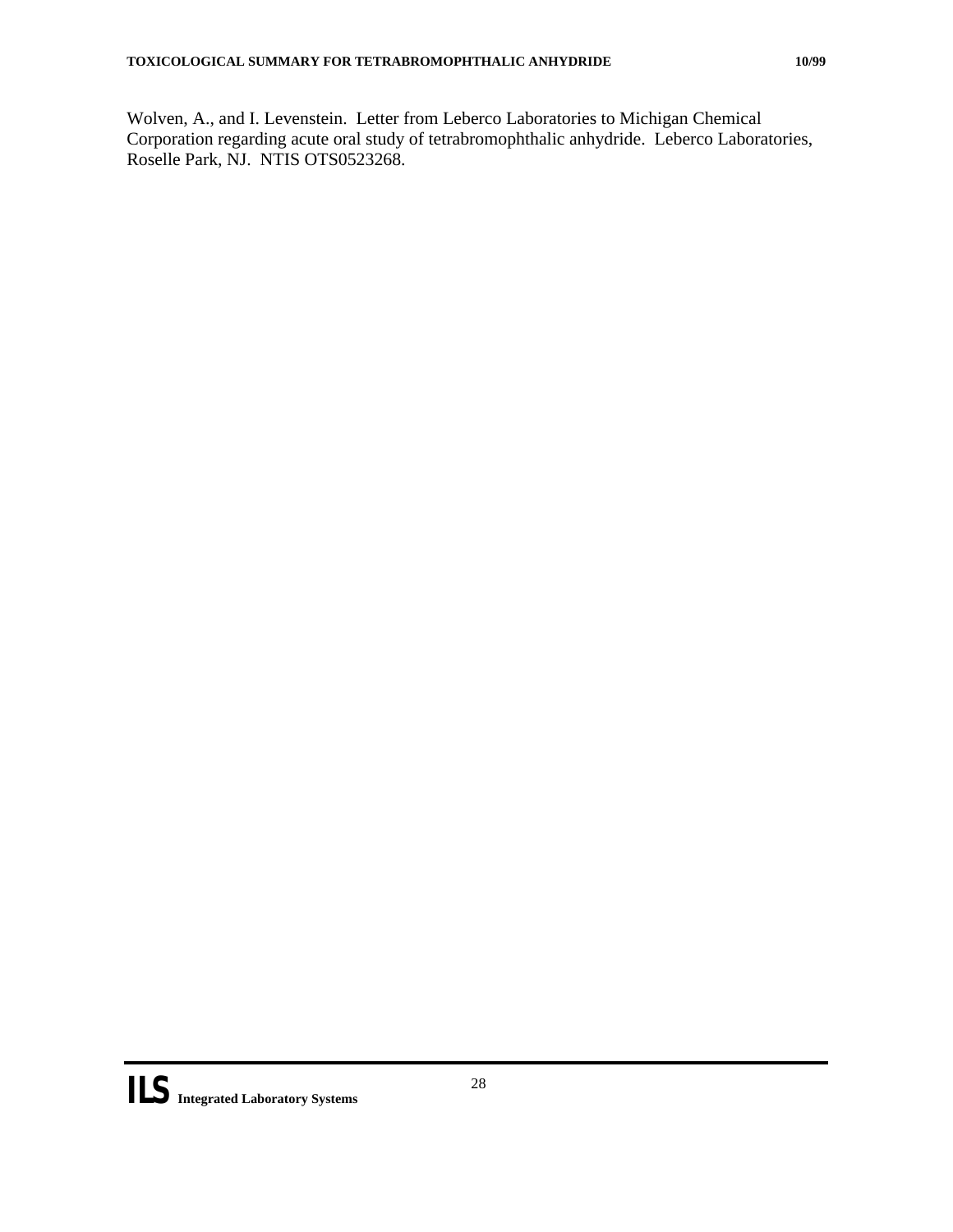#### **ACKNOWLEDGEMENTS**

Support to the National Toxicology Program for the preparation of Tetrabromophthalic Anhydride—Review of Toxicological Literature was provided by Integrated Laboratory Systems, Inc., through NIEHS Contract Number N01-ES-65402. Contributors included: Raymond R. Tice, Ph.D. (Principal Investigator); Bonnie L. Carson, M.S. (Co-Principal Investigator); Finis Cavender, Ph.D.; Claudine A. Gregorio, M.A.; and John W. Winters, B.S.

## **APPENDIX A: UNITS AND ABBREVIATIONS**

```
°C = degrees Celsius 
\mug = microgram(s)
\mug/mL = microgram(s) per milliliter
\muM = micromolar
\mumol = micromole(s)
BFRIP = Brominated Flame Retardant Industry Panel 
\mumol/kg = micromole(s) per kilogram
bw = body weightCMA = Chemical Manufacturers Association 
DMSO = dimethyl sulfoxide 
EPA = Environmental Protection Agency 
F = female(s)g = \text{gram}(s)g/kg = gram(s) per kilogram
g/mL = gram(s) per milliliter
GC/MS = gas chromatography/mass spectrometry
h = hour(s)HIPS = high-impact polystyreneHPV = high production volume
i.d. = intradermal(ly)L = liter(s)lb = pound(s)LC_{50} = concentration lethal to 50% of test animals
```